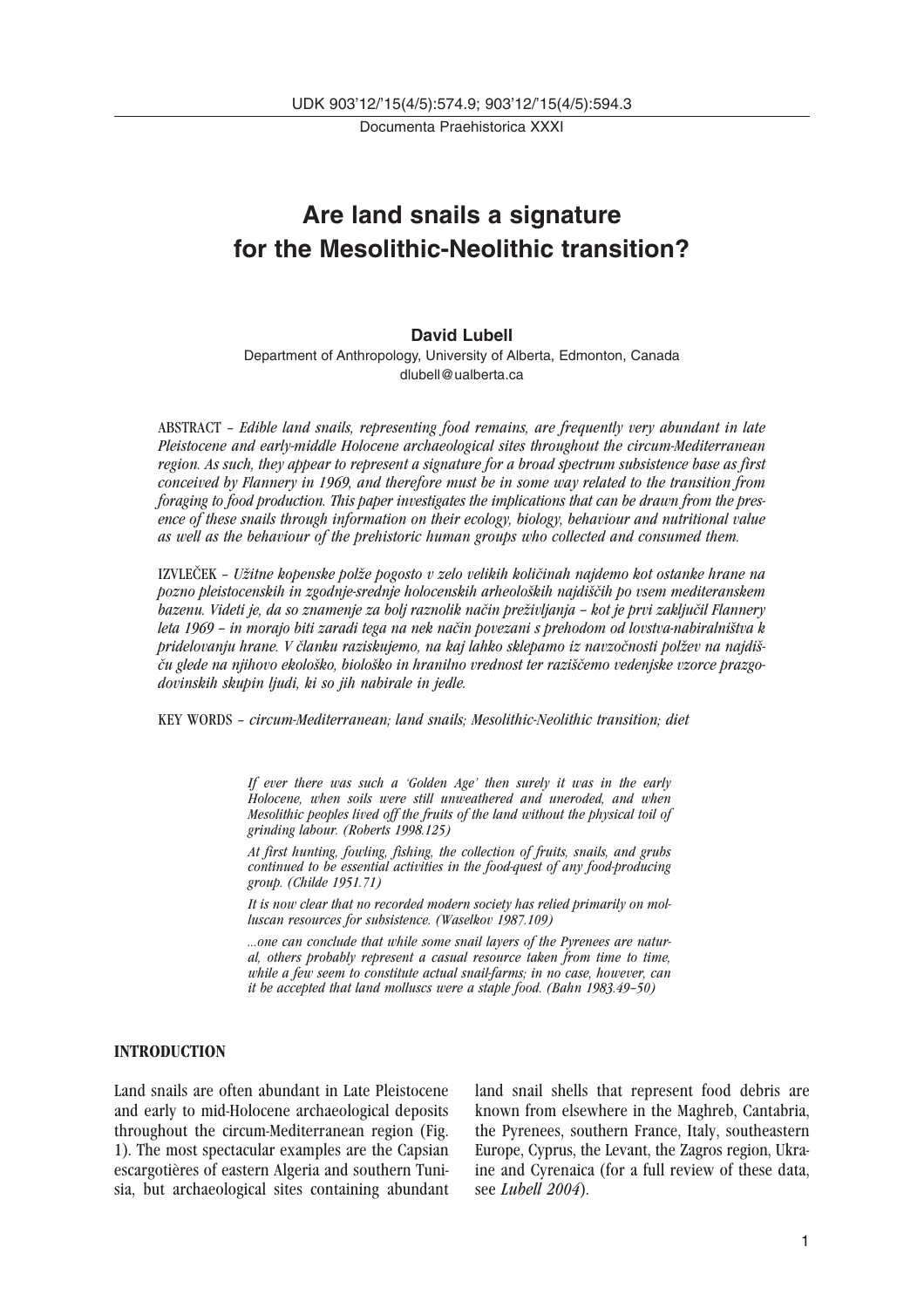

*Fig. 1. Approximate location of some sites discussed in the text. Open circles represent sites or levels dated to the late Pleistocene (i.e. older than ~10 000 calBP); filled circles are sites or levels dated to the early and mid-Holocene. The hatched areas, the limits of which are estimated, mostly contain sites that would be represented by filled circles: (A) the main region for Capsian escargotières; (B) the Pyrenean region and southern France in which there are many sites containing abundant land snails; (C) the northeastern Adriatic region which also contains numerous such sites. Individually numbered sites are: (1) the Muge middens – Moita do Sebastião, Cabeço da Arruda, Cabeço da Amoreira – where land snails appear to be found only with human burials; (2) Nerja Cave; (3) Ifri n'Ammar, Ifri-el-Baroud, Taghit Haddouch, Hassi Ouenzga; (4) Taforalt; (5) Afalou bou Rhumel, Tamar Hat; (6) Grotta di Pozzo, Grotta Continenza; (7) Grotta della Madonna, Grotta Paglicci, Grotta di Latronico (8) Grotta dell'Uzzo, Grotta di Levanzo, Grotta Corruggi; (9) Rosenburg; (10) Pupi≤ina Cave and other Istrian sites; (11) Donja Branjevina; (12) Foeni Salas; (13) Cyclope Cave; (14) Maroulas; (15) Franchthi Cave; (16) Haua Fteah; (17) Laspi VII; (18) Hoca Çesme; (19) Ilıpınar; (20) Öküzini Cave; (21) Kissonerga Mylouthkia; (22) Ksar 'Akil; (23) Djebel Kafzeh, Hayonim Cave, Erq el-Ahmar, Mugharet ez-Zuitina, Ein Gev; (24) Asiab, Gerd Banahilk, Jarmo, Karim Shahir, Nemrik 9, Palegawra, Tepe Sarab, Shanidar Cave layer B, Warwasi, Zawi Chemi Shanidar.*

Outside the Mediterranean region the occurrence of land snails as food debris in archaeological deposits is less common. Those instances I am aware of include Peru (*Chauchat 1988; Ossa 1974*), Texas (*Clark 1973; Hester, Hill 1975; Honea 1961; Malof on-line 2001*) and perhaps elsewhere in North America (*cf. Matteson 1959*), the Caribbean (*Keegan 2000; Veloz Maggiolo, Vega 1982*), East Africa (*Mehlman 1979*), the Sudan (*e.g. Fernández Martínez on-line*), Ghana (*Stahl 1985*), Nigeria (*Connah, Mc-Millan 1995*) and the Phillipines (*Katherine Szabo pers. comm. 12.03*). There are no doubt others (*e.g. see Evans 1969; Waselkov 1987.Tab. 3.6*; website of the *ICAZ Archaeomalacological Working Group at http://triton.anu.edu.au/*). There is also evidence for past and modern use of amphibious fresh water snails (*Pachychilus* and *Pomacea*) as food amongst the Maya (*Emery 1989; Hammond 1980; Healy et al. 1990; Moholy-Nagy 1978*), prehistoric (ca. 4200 bp) middens of pond snails of the genus *Margarya* in Yunnan Province, China (*Kira 1999*) and apparently abundant acquatic snails at southern Chinese

Mesolithic cave sites in the Nanling Mountains dating to perhaps 12 000 years and others in northern China dating to the same time range (*Zhang 1999*).

What is the significance of land snails as prehistoric food? Fernández-Armesto (*2002.56–7*) raises several points of interest.

*[land snails] together with a few other similar mollusks, ... have – or ought to have – an honored place in the history of food. For they represent the key and perhaps the solution to one of the greatest mysteries of our story: why and how did the human animal begin to herd and breed other animals for food?*

*Snails are relatively easy to cultivate. ... They are an efficient food, self-packaged in a shell which serves at table as a receptacle. ... The waste is small, the nutrition excellent. Compared with the large and intractable quadrupeds who are usually claimed as the first domesticated animal food sour-*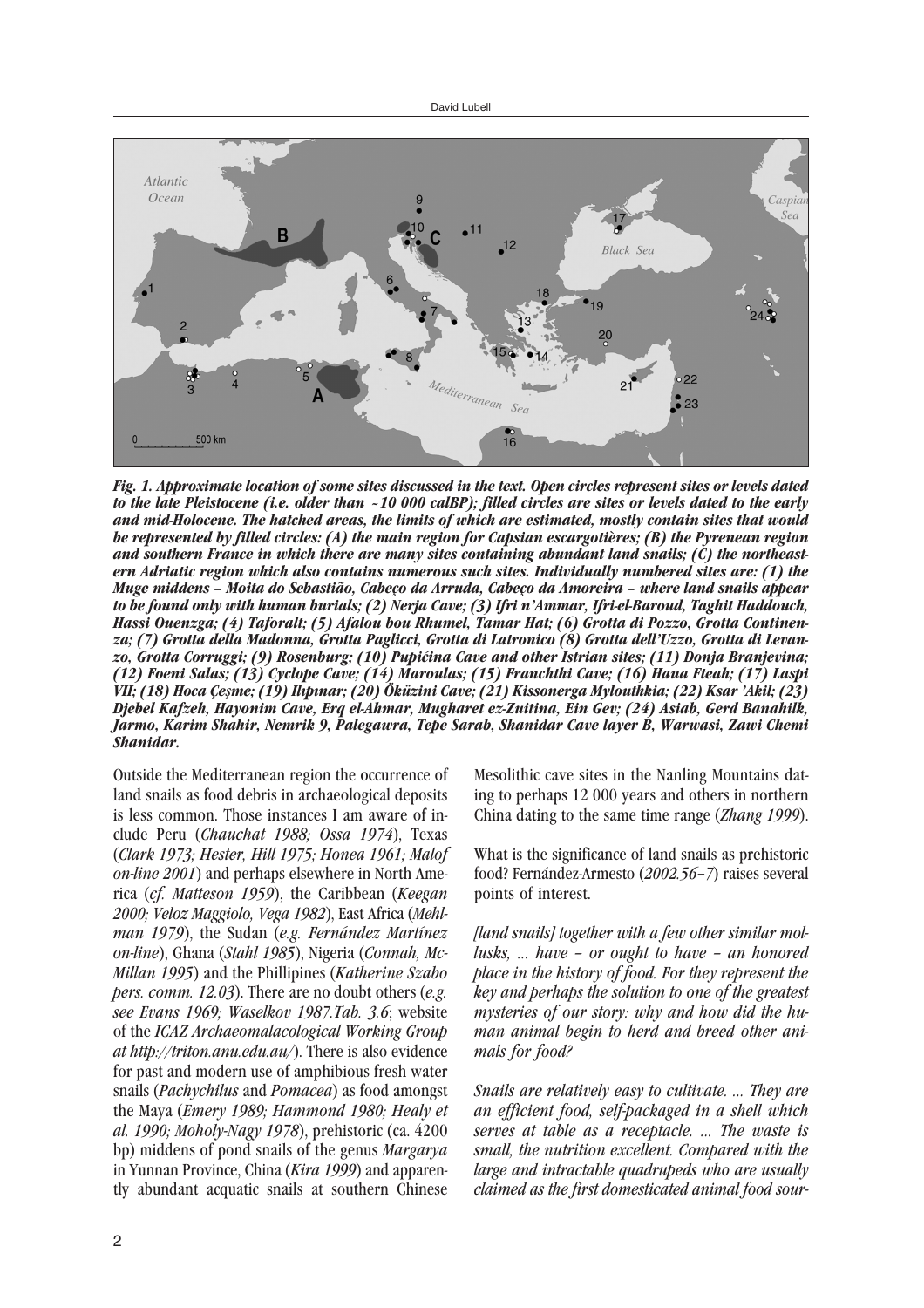*ces, snails are readily managed. ... [They] can be isolated in a designated breeding ground by enclosing a snail-rich spot with a ditch [and] by culling small or unfavored types by hand the primitive snail farmer would soon enjoy the benefits of selective breeding. [Snails] can be raised in abundance and herded without the use of fire, without any special equipment, without personal danger and without the need to select and train lead animals or dogs to help. They are close to being a complete food.*

*Paleolithic shell mounds ... are so common and in some cases so large that only scholarly inhibitions stop us from assuming that they are evidence of systematic food production. It is hard to break out of the confines of a developmental, progressive model of food history which makes it unthinkable that any kind of food was farmed so early; but snail farming is so simple, so technically undemanding, and so close conceptually to the habitual food-garnering methods of gatherers that it seems pigheadedly doctrinaire to exclude the possibility. ... In places where shell middens form part of a stratigraphic sequence, it is apparent that societies of snail eaters preceded settlers who relied on the more complex technologies of the hunt.*

*The importance of mollusks as probably the first creatures herded and bred by men has never been broached, much less investigated or acknowledged. So what little can be said about it has to be tentative, commended as much by reason as evidence.*

Fernández-Armesto is only partly correct. Yes, archaeologists have tended to ignore the issue; the emphasis has been on the palaeoenvironmental information that can be obtained from study of archaeological land snail assemblages rather than on the role of land snails in human subsistence (*e.g. Abell 1985; Bobrowsky 1984; Drake 1960–1962; Eiseley 1937; Evans 1972; Goodfriend 1988; 1991; 1992; Margaritz, Kaufman 1983; Margaritz, Goodfriend 1987; Rousseau et al. 1992; Sparks 1969*). Even work dealing with molluscs as food in archaeological sites ignores any mention of land snails (*Meighan 1969*), while other papers have been more focussed on non-food uses (*Biggs 1969*). However, there have been a few studies with a different emphasis: Lubell et al. (*1976*) attempt to test the ideas first advanced by Pond et al. (*1938*) on the contribution of land snails to prehistoric diet in the Holocene Maghreb; Bahn (*1983.47–49*) constructs an interesting argument in favour of Mesolithic snail farming in the Pyrenees; Guilaine (*1979*), Chenorkian (*1989*) and Girod (*2003*) discuss various aspects of the dietary importance of land snails in prehistory.

In this paper I will take up Fernández-Armesto's theme and attempt to better understand whether the presence of abundant land snails represents part of a signature for the "broad spectrum revolution" (*Flannery 1969; Stiner 2001*). By doing so, I hope to be able to determine whether there is some hitherto unrealized correlation between the consumption of land snails and the transition to a diet based on herded animals and cultivated plants, perhaps analogous (but certainly not identical) to that proposed for marine and fresh-water aquatic foods and the appearance of anatomically modern *Homo sapiens* (*Broadhurst et al. 1998; 2002*).

#### **ARCHAEOLOGICAL EVIDENCE**

This paper complements my review of the archaeological evidence (*Lubell 2004*), and I will refer here to those data only as required. It is appropriate, however, to first set out the criteria that allow us to decide whether or not the land snail shells found in an archaeological deposit do, or do not, represent the remains of prehistoric meals.

There have been several arguments made against interpreting land snails as food remains, especially in Cantabrian cave deposits (*de Barandiaran 1947; Straus 1992.212; Aparicio, Escorza 1998; Arias 2002*). While these may, in certain instances, be correct, I find the counter arguments of Bahn (*1982; 1983*), Guilaine (*1979*) and Miracle (*1995*) more compelling. When considering open-air sites such as those in the Maghreb or the Zagros, the sheer quantities of shells found, and their consistent association with cultural materials, argues incontrovertibly for their anthropogenic origin and, in most cases, for their interpretation as food debris. There are certain species, such as *Rumina decollata*, which are known to be carnivorous and may thus have colonized the organic rich deposits themselves, but the majority of species are herbivorous and unlikely to colonize abandoned archaeological sites in such large numbers as are found (*Lubell et al. 1982–83*). Under some conditions today, land snails are known to be the prey of rodents which then accumulate the shells in substantial middens (*Yom-Tov 1970*), but these are devoid of any cultural associations. I suppose it might be possible that some prehistoric accumulations were formed in this way, given the ap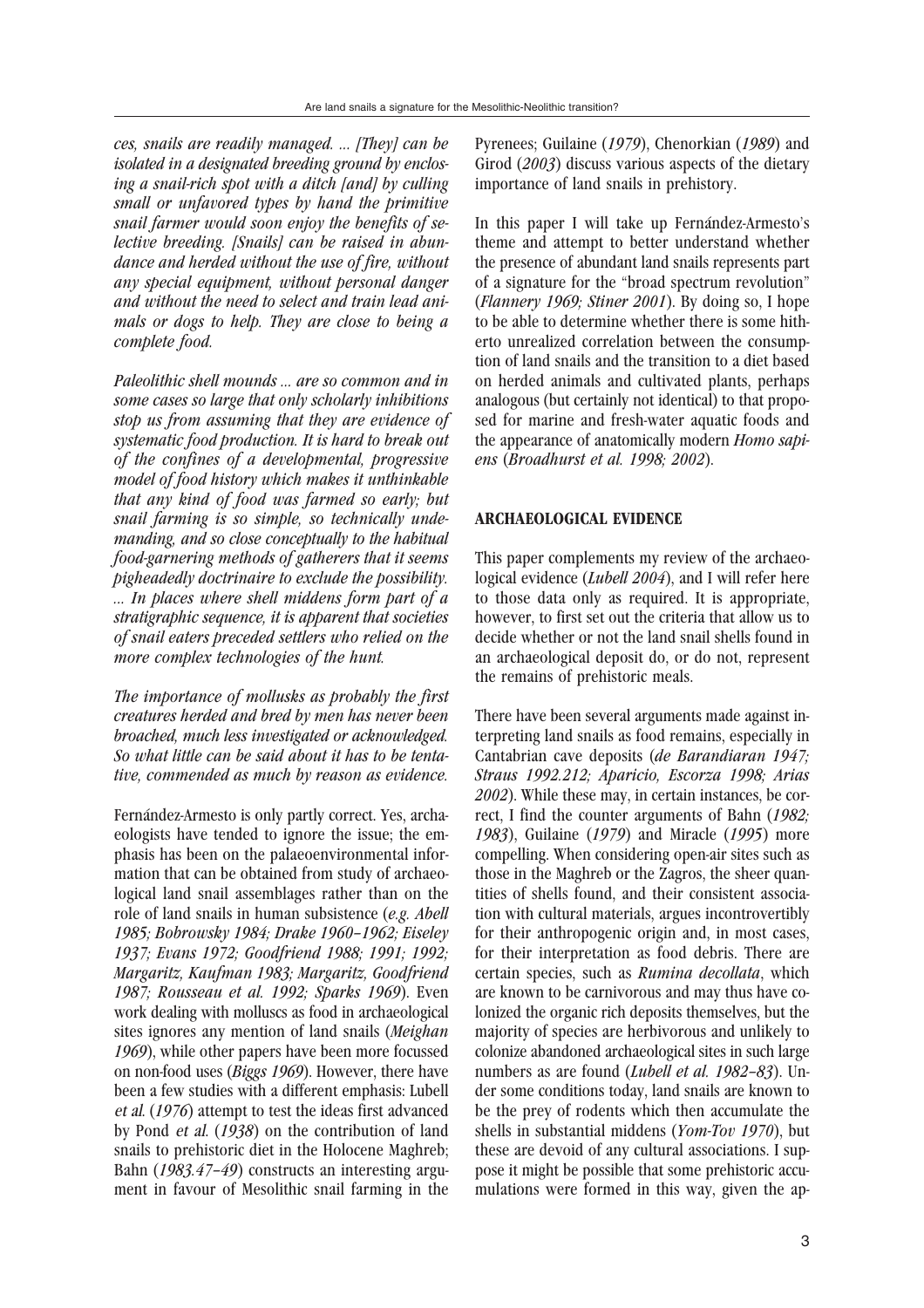parent alternation of human and rodent activity in some open-air land snail shell middens (*Lubell et al. 1982–83*), but the frequency and size of the accumulations we find, argue strongly against this as an explanation for more than a very few.

The most convincing evidence for prehistoric land snail consumption is found in the Maghreb, beginning in the Iberomaurusian by 20 000 BP and continuing through the Capsian to at least 6000 BP (*Lubell et al. 1976; 1984; Morel 1974; 1980; Pond et al. 1938; Mikdad et al. 2000; 2002; Roche 1963*). In Iberomaurusian sites the land snails occur in dense deposits within caves and rockshelters. Capsian sites are more commonly open-air mounds, although numerous rockshelters are also recorded. Sites are often located near springs or passes, varying in size from a few to several hundred square meters in area, and in depth from less than one meter to well over three meters. The common components of almost all Capsian sites are the enormous numbers of whole and crushed land snail shells which led Francophone archaeologists to call them "escargotières". They are perhaps more accurately called "rammadiya", the name used by local Arabic speakers and derived from "ramad", the word for ash, because ash, charcoal and fire-cracked rock are the most common constituents of these dark grey deposits. In what I suspect was a tongue-in-cheek suggestion, both Gobert (*1937*) and Morel (*1974.299*) suggested they be called "cendrières". The composition of the deposits and the manner of their accumulation was well described by Pond et al. (*1938.109*): "...*a group of refuse heaps welded into a single mound ... composed of snail shells, camp fire ashes, hearth stones, animal bones and tools of bone and flint. It often contains human skeletons. Many present saucershaped depressions and hard-packed areas which seem to have been habitation floors. On many of these "floors" hearths or fire places, areas of burned stone, and deep beds of ashes are found* 1." And echoed by Morel (1974.300): "*...un magma de lentilles de rejets qui ont été accumulées dans un désordre total et que les remaniements, la pluie et le vent, le tassement naturel ont, selon l'heureuse expression de L. Balout (1955.392), »moulé en un ensemble«. Les coupures stratigraphiques naturelles que constituent, par exemple, un lit de coquilles écrasées par le piétinement ou une mince couche de sable soufflé par le vent du Sud, y sont rares et toujours discontinues; la stratigraphie artificielle elle-même n'offre pas de garantie absolue*."

Lubell et al. (1976) estimated the quantity of unbroken shell in a typical Capsian deposit (open-air, deflated, compacted) to be on the order of 25 000 shells/ $m<sup>3</sup>$ , but despite this density we know that land snails were not the major source of animal protein in either the Iberomaurusian (*Morel 1978; Saxon et al. 1974*) or the Capsian diet (*Lubell et al. 1975; 1976*). That came from mammals such as aurochs (*Bos primigenius*), hartebeest (*Alcelaphus buselaphus*), zebra (*Equus mauritanicus*), mouflon (*Ammotragus lervia*), gazelle (*Gazella dorcas, G. cuvieri*), two lagomorphs (*Lepus capensis, Oryctolagus cuniculus*) and perhaps ostrich eggs (*Struthio camelus*) since the shells were used for both containers and ornaments. Other than the charred bulbs of *Allium* sp. found in the collections at the Logan Museum (*Lubell et al. 1976.919*), there is no direct evidence for the vegetal component in the diet. Analyses of charcoal from archaeological deposits (*Couvert 1972; 1975; 1976*) suggest that nuts (pine, pistachio, oak) and some fruits (carob, juniper) would have been available on a seasonal basis (see also *Roubet 2003*).

This subsistence reconstruction is similar to those from other parts of the Mediterranean region in which land snails are often found in abundance: for example, the Pyrenees (*Bahn 1982; Boone 1976; Guilaine 1979*), the Italian peninsula, (*Mussi et al. 1995*), the northern Adriatic (*Girod 2003; Miracle 2002*), the Aegean (*Sampson 1998; Sampson et al. 2002*) and the Zagros (*Braidwood 1983; Reed 1962; Solecki 1981*). It is consistent with the concept of a "broad spectrum" pattern as first proposed by Flannery (*1969*).

# **WHY LAND SNAILS?**

*Archeological evidence cannot tell us who was eating snails, how they were prepared, or whether or not they were part of an 'haute cuisine' or common fare...* (*Hyman 1986.23*)

Hyman overstates the uncertainties involved, as the archaeological evidence makes clear (*Lubell 2004*). The more interesting questions to ask are: Why are land snails such a common item of food refuse in archaeological sites throughout the Mediterranean region that date just prior to the appearance of agricultural economies in the early post-Glacial period of rapid climatic and environmental change? Were

<sup>1</sup> The only published plan of such a surface is in *Lubell et al. 1975; 1976*.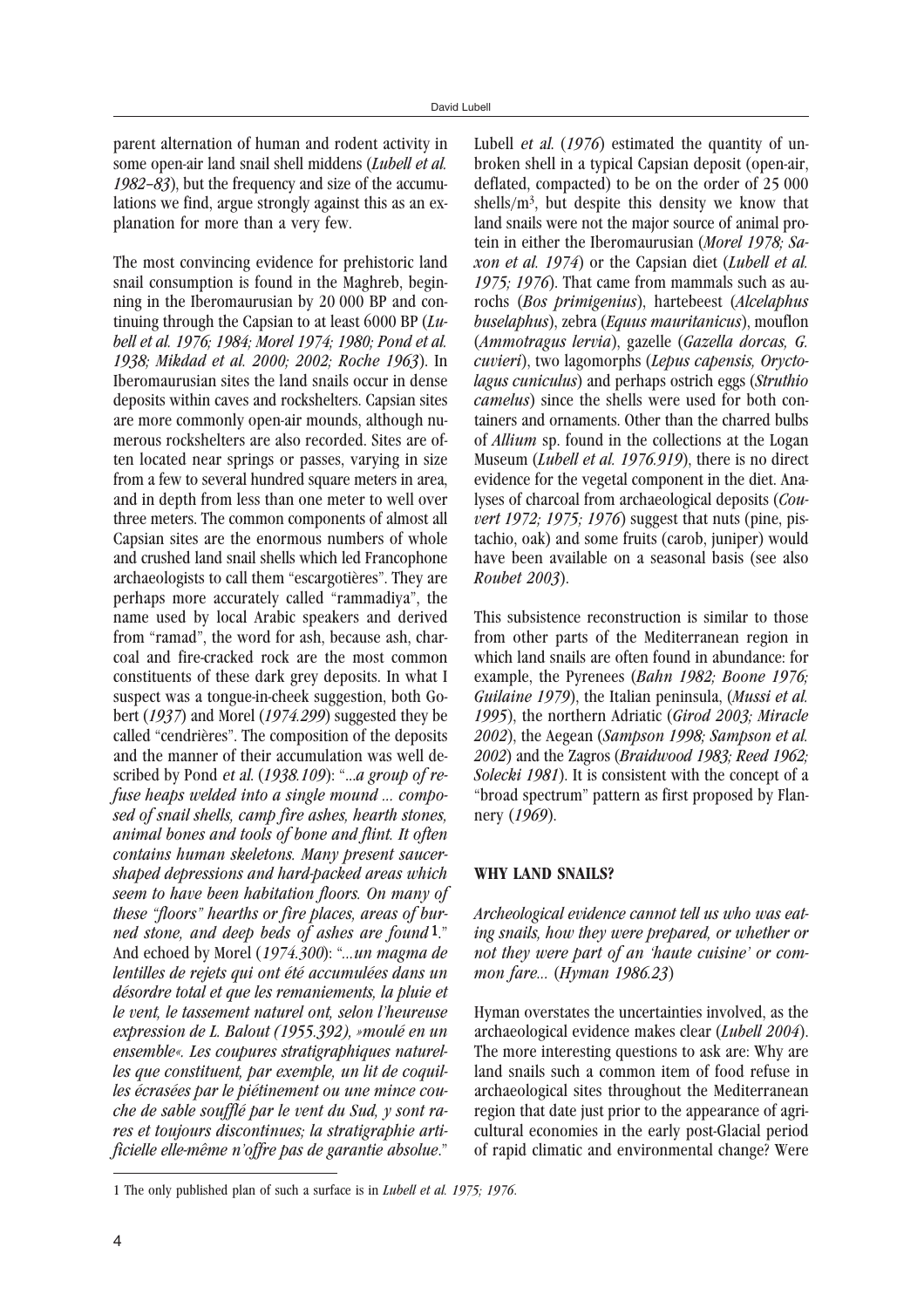they a necessity, a luxury or merely an appetizer? Was their use as food restricted by age or gender? Might they have had ritual significance? An examination of data on late Pleistocene and early to middle Holocene palaeoenvironments in the circum-Mediterranean may assist in answering such questions.

#### **PALAEOENVIRONMENTAL EVIDENCE**

Several recent publications deal with late Pleistocene and Holocene environmental changes in the Mediterranean region. While there are identifiable long-term trends (*Marchal et al. 2002; van Andel 2000*), the situation is far from uniform and there is sometimes fundamental lack of agreement on how to interpret the available data (*Jalut et al. 1997* vs *Pons, Quezel 1998*). There has also been considerable debate as to whether or not identified changes should be ascribed to anthropogenic or natural causes (*Bintliff 2002*). Those studies I have found to be the most useful for my purposes here are Macklin et al. (*2002*) and Magny et al. (*2002*), several of the articles in a special issue of *The Holocene* (*vol. 11, no. 6, 2001*) and the summary treatment in Roberts (*1998*).

The general consensus seems to be that until at least the latter part of the mid-Holocene (i.e. long after the establishment of agricultural economies in most of the region), any changes observed can be ascribed to globally observed climatic events rather than anthropogenic causes.

Macklin *et al*. (*2002.1639–1640*) show that three alluviation events dated  $21 \pm 0.8 - 26 \pm 2$ ,  $16 \pm 3 - 19 \pm 1$ and  $12.5\pm1.5-13\pm2$  ka. can be correlated with abrupt decreases in sea surface temperature in the northeast Atlantic, thus providing evidence "that rapid and high frequency climate change in the North Atlantic during the Last Glacial period had a profound effect not only on the vegetation of the Mediterranean region, but also on catchment erosion and river alluviation" and for "a high degree of synchrony in major river aggradation events across the Mediterranean in catchments with very different tectonic regimes and histories".

Gvirtzman and Wieder (*2001*) studied sequences of palaeosols at seventeen localities along the coastal plain of Israel, and identify six episodes of pedogenesis (indicating wetter conditions) interspersed with seven episodes of sedimentation or accumulation (indicating drier conditions) during the past 53k years.

While these two sets of terrestrial sequences are not entirely congruent in terms of chronology – perhaps due in part to time lag as a result of distance from the ice sheets as well as meteorological and oceanic circulation patterns – the number and characteristics of arid episodes seem to me sufficiently similar to corroborate the scenario of Macklin and colleagues. I note the similarities of Holocene climatic variability as seen in marine records from the Mediterranean, the North Atlantic, the GISP2 ice record and elsewhere (*Casford et al. 2001.Tab. 4*).

Magny *et al*. (*2002*) use palaeohydrological and other data to show that the Holocene in the Mediterranean region can be divided into an earlier period of cooler and moister conditions and a later one which is warmer and drier (and see also *van Andel 2000*). The change occurred at ~5000 BP and is reflected in the pollen record, numbers of lakes and lake levels, distribution of radiocarbon dates as a reflection of settlement density, and Sapropel event 1 which indicates an increase in discharge of fresh water into the Mediterranean between 8000 and 6000 BP when lake levels were at their highest (*see Magny et al. 2002.Fig. 1*).

Reviewing the record from lake cores in Turkey and Iran as well as other data from the eastern Mediterranean, Roberts *et al*. (*2001b.734*) conclude: "All of these proxy-climate data sources are therefore in agreement that the hydroclimatic environment in the Eastern Mediterranean altered significantly during the mid-Holocene from relative water surplus to water deficit."

Roberts *et al*. (*2001a.633*) show that Holocene climates and environments across the Mediterranean region were neither uniform nor synchronous, and that the available palynological and palaeohydrological data: *...suggests that a complex rather than a simple patterning of Holocene climate change occurred across the circum-Mediterranean region, which is potentially explicable in terms of meridional or longitudinal shifts in atmospheric circulation. In any case, many records indicate rather marked climatic differences between the two halves of the Holocene [the main point of* Magny et al. 2002*], and this adds convincing weight to the argument that climates in the Mediterranean Basin have been modulated by precessional forcing during the Holocene*.

In another paper, Roberts *et al*. (*2001b.734*) stress the complexity of the overall picture and the likeli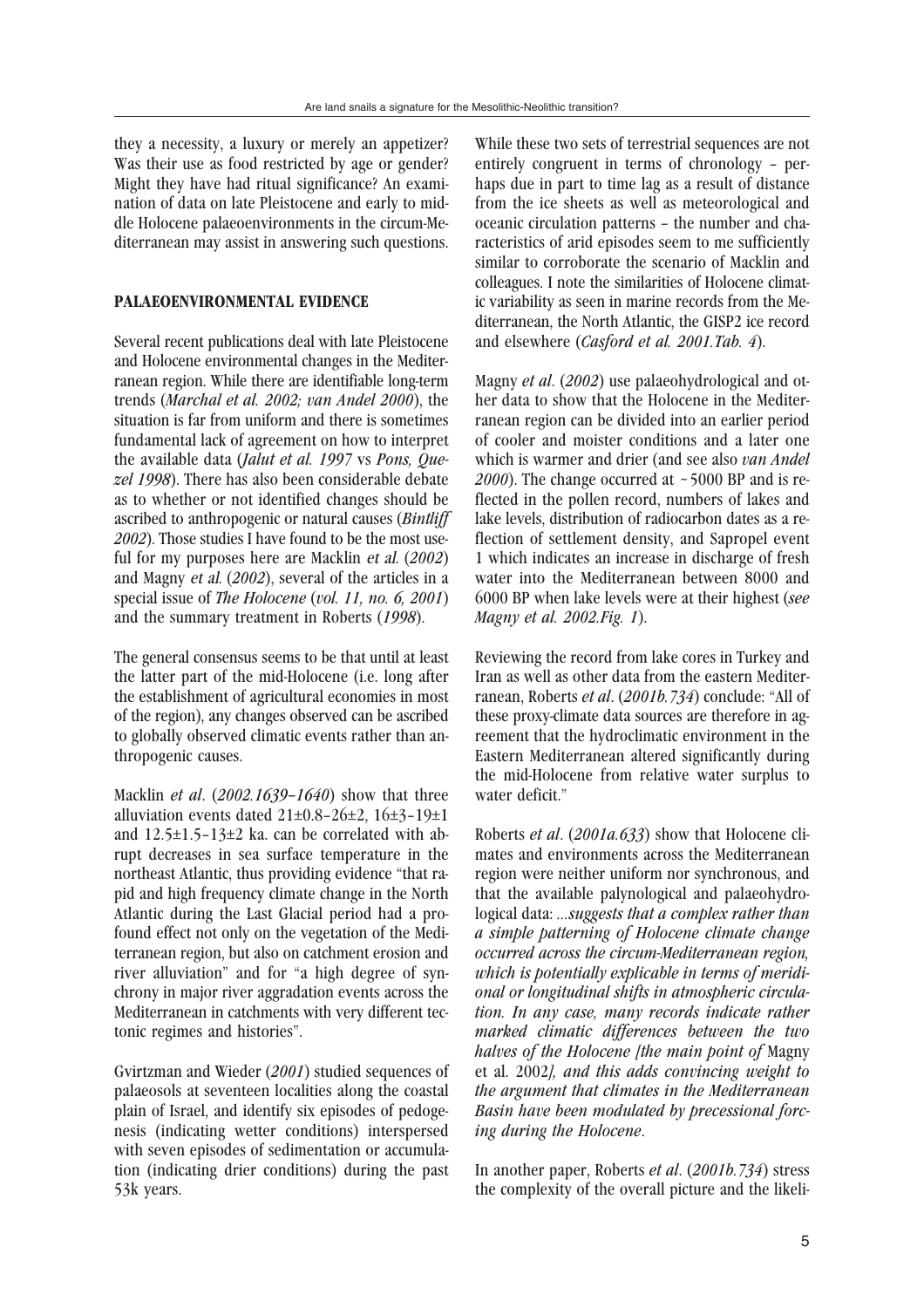hood that 'modern' climatic conditions were not established in the Mediterranean Basin until after 6000 cal. yr BP, presumably linked – directly or otherwise – to changes in the net receipt of solar radiation as a result of precessional forcing".

Despite all these uncertainties, which I expect will be resolved as further data are collected and analyzed, I think we can probably accept the generalized picture presented by Roberts *et al*. (*2001a.632; see also Roberts 1998.104*): *The herb-steppe which surrounded most of the Mediterranean Sea during the late Pleistocene was replaced during the early and mid-Holocene by sub-humid forest, sometimes dominated by conifers, more usually by broadleaved deciduous trees. Typically mediterranean formations of xeric evergreen forests, shrub and heathland are only rarely represented in early to mid-Holocene pollen diagrams*.

It must, however, be acknowledged that there is no clear correlation between palaeovegetation patterns and the occurrence of sites with abundant land snails. Plotting the distribution of sites shown in Figure 1 against the vegetation patterns which can be reconstructed from the *Review and Atlas of Palaeovegetation: Preliminary land ecosystem maps of the world since the Last Glacial Maximum* (*Adams et al. on line*), indicates no consistent overall associations. Admittedly, this is only a very rough approximation of what would have been complex local patterns, but the lack of any clear correlation between major vegetation zones and site distributions is curious. Other variables (elevation? soil type? edaphic conditions? diurnal temperature ranges?) must no doubt be considered, but that is beyond the scope of this paper.

# **The Maghreb**

Perhaps the only consistent association is the distribution of Maghreb sites within the zone of Mediterranean scrub, and so it may be useful to look briefly at conditions in the Maghreb, since that is where land snails are most abundant in the archaeological record.

During the end of the Iberomaursian and the beginning of the Capsian (i.e., the Younger Dryas), North Africa experienced a relatively arid phase, evidenced in part by lowered water levels in Lake Chad. After 10 000 BP, humidity increased again and vegetation zones of the Sahara appear to have had limits similar to modern ones. Moist conditions continued, reaching a maximum between ca. 9000 and 8000 BP when they were interrupted by a short but severe

arid phase found worldwide and dated to 8200 BP (*Alley et al. 1997*). The effects of this event may have lasted until 7500 BP in North Africa. From ca. 6500 to 5500 BP, conditions became even more arid but were still more humid than today (*Adams et al. on-line; Vernet 1995*). Ballais (*1995*), interprets alluvial Holocene terraces in the eastern Maghreb as indicating greater humidity between about 8500 and 5000 BP, which is somewhat at odds with other (admittedly incomplete) evidence.

Analyses of charcoal (*Couvert 1972; 1975; 1976; Renault-Miskovsky 1985*), faunal remains (*Bouchud 1975; Lubell 1984; Lubell et al. 1975; 1976; 1982– 1983; 1984; Morel 1974; Pond et al. 1938*) pollen and other data (*Lamb et al. 1989; 1995; Ritchie 1984*), provide a relatively good idea of the climatic and ecological conditions during the Capsian. Vegetation cover was open woodland savanna, probably not too different in many respects from modern East African environments, with Mediterranean forests and maquis at upper elevations and/or where humidity was higher. The 8200 BP event mentioned above is correlated with a change in Capsian technology that has been identified at several sites (*Lubell et al. 1984.182–184; Rahmani 2003; Sheppard 1987; Sheppard and Lubell 1990*).

The land snails found in such abundance at Maghreb archaeological sites provide less than satisfactory data about past climate and environment. The major species are *Helix aspersa*, *H. melanostoma, Leucochroa candissima, Helicella setifensis* and *Otala*. sp., and since all still occur in the region today, we have a reasonable idea about the local environmental/ecological conditions they represent. *H. aspersa, H. melanostoma* (the two largest) and *Otala* prefer shady, moister habitats, and are known to burrow. *L. candissima* and *H. setifensis* are much smaller, have greater tolerance for light and heat, and are often found clustered on the stalks of vegetation, far enough off the ground to avoid excessive heat build up within the shell. However, because all five species are adapted to semi-arid conditions and can aestivate for long periods of time, they are able to survive through periods of adverse conditions and are therefore less than perfect indicators of past climate. While their abundance in the sites might suggest that climate was more humid in the past than now, I suspect that modern conditions are more an artifact of environmental degradation brought on by monocropping and poor land conservation practices, a pattern well documented elsewhere in the circum-Mediterranean (*e.g. Labaune, Magnin 2002*).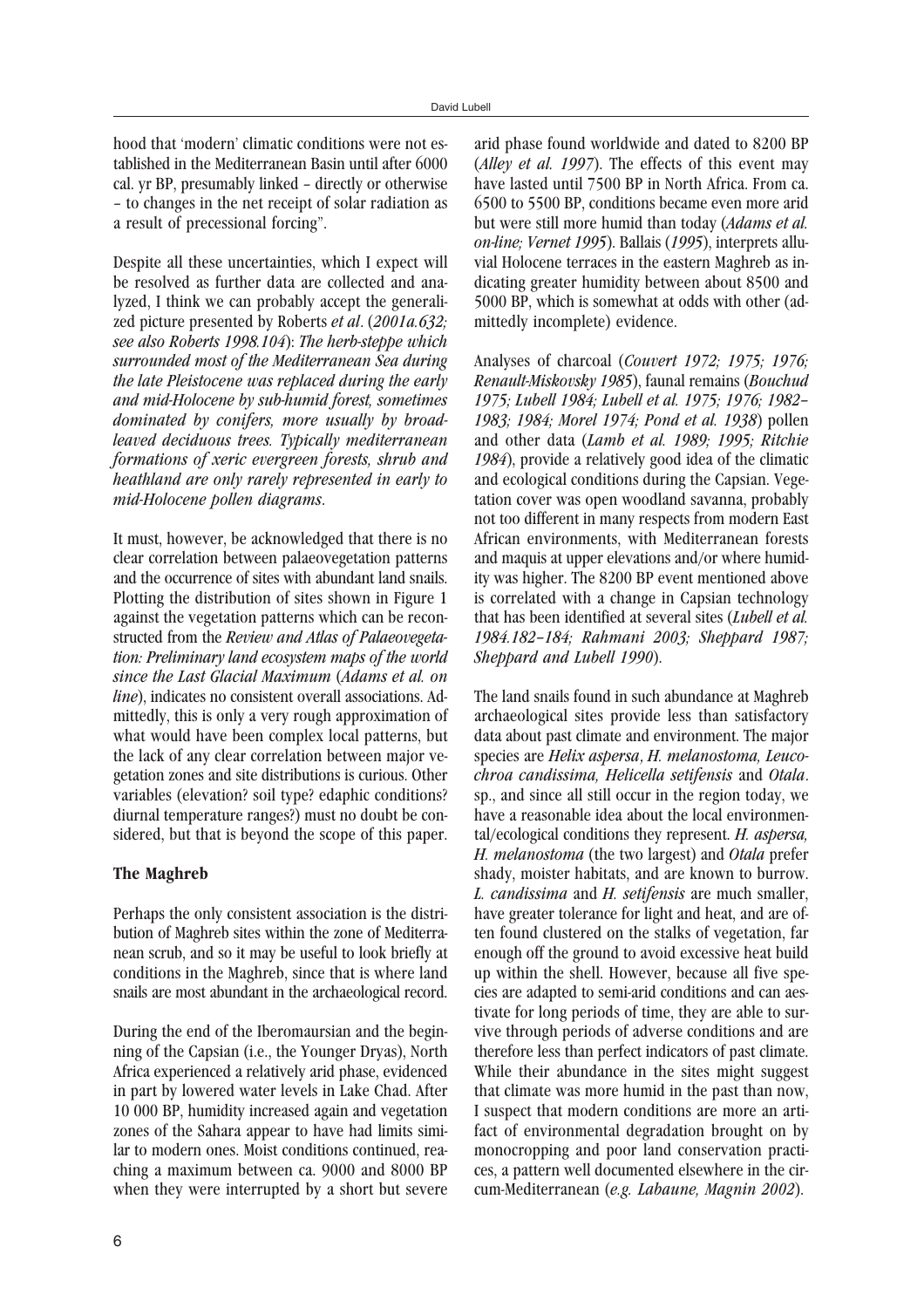In sum, from the late Pleistocene through to the mid-Holocene, the Maghreb was a very good place to be a hunter-gatherer. As I have suggested before (*Lubell 1984*), I view the abundance of easily available food resources as a key factor in the late arrival and adoption of Neolithic economic practices, late compared to the rest of the circum-Mediterranean region (but see *Roubet 2003*). However, this does not tell us why land snails were such a common component in sites elsewhere in the Mediterranean just prior to the appearance of food production and, in some areas, after it was well established.

# **SNAILS AS FOOD**

### **Nutritional value**

There are few comprehensive data available, but the best review I have seen is by Elmslie (*n. d.*) which confirms the generally held view that snail meat is high in protein and low in fat, with the majority of the fats in the form of polyunsaturates.

Despite the high consumption of snails in France (estimates cited by Elmslie are on the order of 30 000 tonnes per annum), the *New Larousse Gastronomique* is far from complimentary: *From a nutritional point of view, snails' flesh has little food value and is rather indigestible. However, it does contain a large quantity of both Vitamin C and mineral salts (calcium, magnesium, etc.)*. (*Montagné 1977.849–850*).

Snails can also be a fairly labour intensive food source, because in addition to collection, they must be purged before being consumed.

*To avoid the risk of poisoning, snails must be deprived of food for some time before they are eaten, for they may have fed on plants harmless to themselves but poisonous to humans. Furthermore it is advisable only to eat snails which have sealed themselves into their shells to hibernate*. (*ibid. 849*)

This is why it appears that aestivating/hibernating snails, with a sealed operculum, are preferred by modern producers and consumers (*Elmslie 1982*). Since they do not need to be "purged before eating, they are cooked with the epiphragm in place (i.e.

they are not woken up first as the gut seems to be emptied before they go into diapause, and the rate of metabolism in that condition is extremely slow" (*Elmslie, pers comm 12/03/2004*).

Dr. M. Charrier (*pers comm. 06/03/2004*) contradicts this statement. She says that during dormancy hibernating snails accumulate excretory products in the kidney and the digestive gland and these have such a bad taste that the organs must be removed before cooking the flesh. Therefore, French farmers cook the snails at the end of the growth stage, and those kept during winter are intended to reproduce at the next season.

There is a long history of snail consumption in Europe, and especially in France as noted by Davidson (*1999*) and Hyman (*1986*), neither of whom mention nutritional value in any meaningful sense. Nor does Mayle (*2001*) although he provides some useful gastronomical data. Barrau (*1983.91*) makes only passing mention, while in Hagen (*1995.173*) we find the interesting anecdote that, "*Helix aspersa* ... was apparently eaten in Romano-British times, and was still sold in Bristol markets at the beginning of this [the 20<sup>th</sup>] century under the name 'wall fish'".

Bar (*1977*) provides archaeological, ethnohistorical and ethnographic examples of land snail consumption in the Levant (though not, of course, by either Muslims or Jews). This should be in no way surprising, for the abundance of land snails in semi-arid regions can be truly astonishing, and farmers consider them a crop pest. Even deep in the Sahara and other hot deserts, land snails can be remarkably abundant (e.g. *Schmidt-Neilsen et al. 1971*), so much so that experimental evidence has shown them to be useful as a survival food (*Billingham 1961*). The modern and much-touted "Mediterranean diet" especially as found in Crete (e.g. *Galanidou pers. comm. 2/2004; Simopoulos on-line*) often includes land snails, but there is as yet no reliable data on their contribution to the overall nutritional makeup2.

Miracle (*1995*) interprets the land snails found in Istrian late Pleistocene and early Holocene sites as a low-ranked resource, compared to large ungulates such as giant deer, horse or elk, and argues that they would "enter the diet only in response to extreme shortage of other resources", although he al-

<sup>2</sup> Dr. Nena Galanidou (Dept. of History and Archaeology, University of Crete) is beginning a research program on the ethnoarchaeology of modern land snail collection and consumption in Crete where "they form a vital part of modern rural diet and their collection has certain seasonal traits" (*pers. comm. 2/2004*).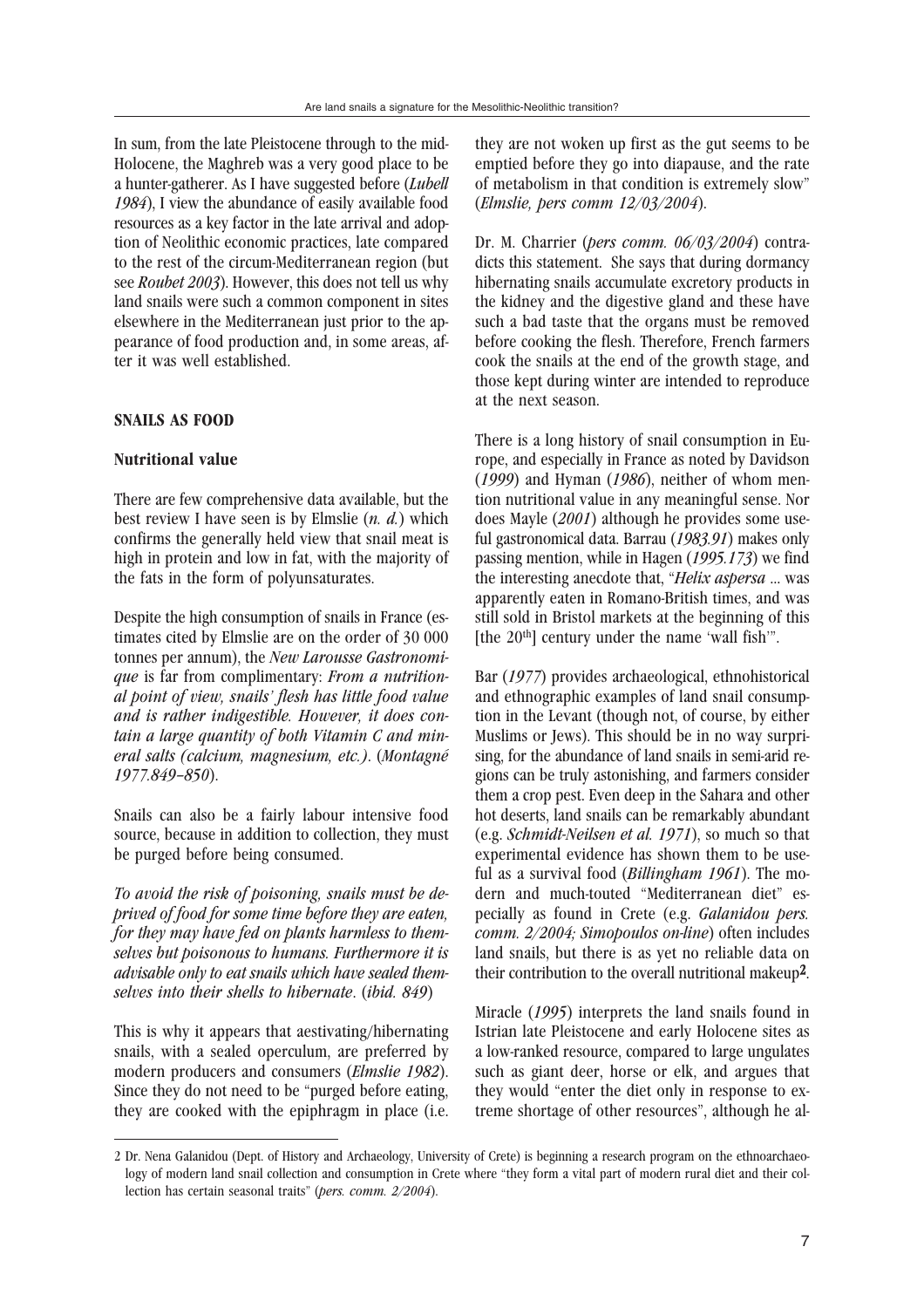lows that season may have an effect (*pp. 271–2*). He goes on to say that "the significant accumulations of land snails at sites like Badanj [in Levels 2a/2b, younger than 12 000 bp, *pp. 64, 493–4*] and Kopačina [ca. 9000 bp, *pp. 76–7*] indicate either extreme resource depletion and subsistence hardship for hunter-gatherers, or environmental shifts that forced snails to increasingly seek the shade and moisture of rockshelters...[but that] we lack the detailed taphonomic data needed to test these alternative hypotheses" (see also *pp. 487–88*).

Miracle's interpretation of the overall contribution of land snails to the animal protein component of the diet is congruent with the one we reached for Capsian escargotières in Algeria (*Lubell et al. 1976*), a view echoed by Morel (*1974; 1977; 1978; 1980*) for the Maghreb and by Girod (*2003*) for the northern Adriatic region 3. However, none of us has as yet looked carefully into the nutritional value of land snails or their importance in the evolution of human diet as has been done for other molluscs (e.g. *Ackman 1989; Broadhurst et al. 1998; 2002; Chenorkian 1989; Crawford et al. 1999; Meehan 1982; Nestle 1999; Waselkov 1987*).

Appendix 1 provides data on the carcass composition of land snails which has been culled from a number of sources. Unfortunately, these data are rather uneven, only two of the analyses  $(G_1 \text{ and } I)$  are based on populations that can be considered to have been "wild", and the units of measurement used are not always easy to compare 4.

Table 1 summarizes basic nutritional data values derived from Appendix 1 and adds data from two other studies. Land snails have a high water content (80% or more in all but one case), confirming the experimental observations of Billingham (*1961*). Protein value fluctuates widely, perhaps because of what the snails are eating (especially in those cases where commercial feeds are used), but the method of sample preparation and analysis may also have an effect on this. Total fat (i.e. lipid) content tends to be quite low and is apparently independent of size since the values given here are similar to those for the giant African land snail *Archachatina marginata* (*Ajayi et al. 1978; Imevbore, Ademosun 1988*) and for another giant snail (*Achatina fulica*) and the apple snail (*Ampullarius insularis*) in Korea (*Lee et al. 1994*). Land snails contain more crude protein and less fat than chicken (*Elmslie 1982.24, Elmslie n.d.*), and are therefore a lower source of energy (measured in cals/100 g) for humans than chicken (and presumably ruminant) flesh. Land snails contain all the essential amino acids required by humans, but in amounts so small that a diet based largely or entirely on land snails for animal protein would not provide sufficient amounts for adequate nutrition (*Grandi, Panella 1978; Imevbore, Ademosun 1988.81*). Land snails also contain the five essential unsaturated fatty acids (*Grandi, Panella 1978*), but again in rather small amounts and with much less of the  $\omega_3$  group (considered so important to development of brain and vision function in utero and during the first two years of life) than the  $\omega$ -6 group<sup>5</sup> although unpublished data cited by Elmslie (*n.d.*) may, if confirmed, require revision of this interpretation.

Whether or not the nutritional value of land snails is affected by season of collection seems to be uncertain. In those regions where they are collected intensively (e.g. Greece and Bulgaria), there are government regulations that restrict the season of collection to ensure adequate population replacement (*Elmslie n.d.*). It is also uncertain whether or not the fatty acid composition of land snails changes seasonally: one study, conducted in the Netherlands (*van der Horst, Zandee 1973*) says they do not, whereas another conducted on Italian land snails suggests they do (*Cantoni et. al. 1978*).

I interpret these data as confirmation that land snails could not have been a primary food resource, and certainly not a major source of animal flesh for for-

<sup>3</sup> Erlandson (*1988.106*), discussing the role of shellfish in prehistoric economies, suggests that "In mixed economies (both agricultural and hunter-gatherer), therefore, a protein perspective suggests that there may be nothing inconsistent with large shell middens reflecting relatively sedentary occupations where shellfish [and therefore I would argue, land snails] served as a long-term dietary protein staple".

<sup>4</sup> In other molluscs, e.g. the Australian abalone *Haliotis rubra*, there may be marked differences in polyunsaturated fatty acid content of the flesh between wild and cultured specimens depending on the source and type of nutrients (*Su et al. 2004*).

<sup>5</sup> For a review on the "essential" aspect of fatty acids, see Cunnane (*2003*). Imevbore and Ademosun (*1988.83*), writing about the giant African land snail *Archacatina marginata*, say that "since snail meat appears to be intermediate in essential and polyunsaturated fatty acids, it may not possess any outstanding nutritional and physiological characteristics much different from the other samples tested along with it". These were beef, chicken, goat, mutton, pork and two species of fish (*Tilapia macracephala* and *Clarias lazera*).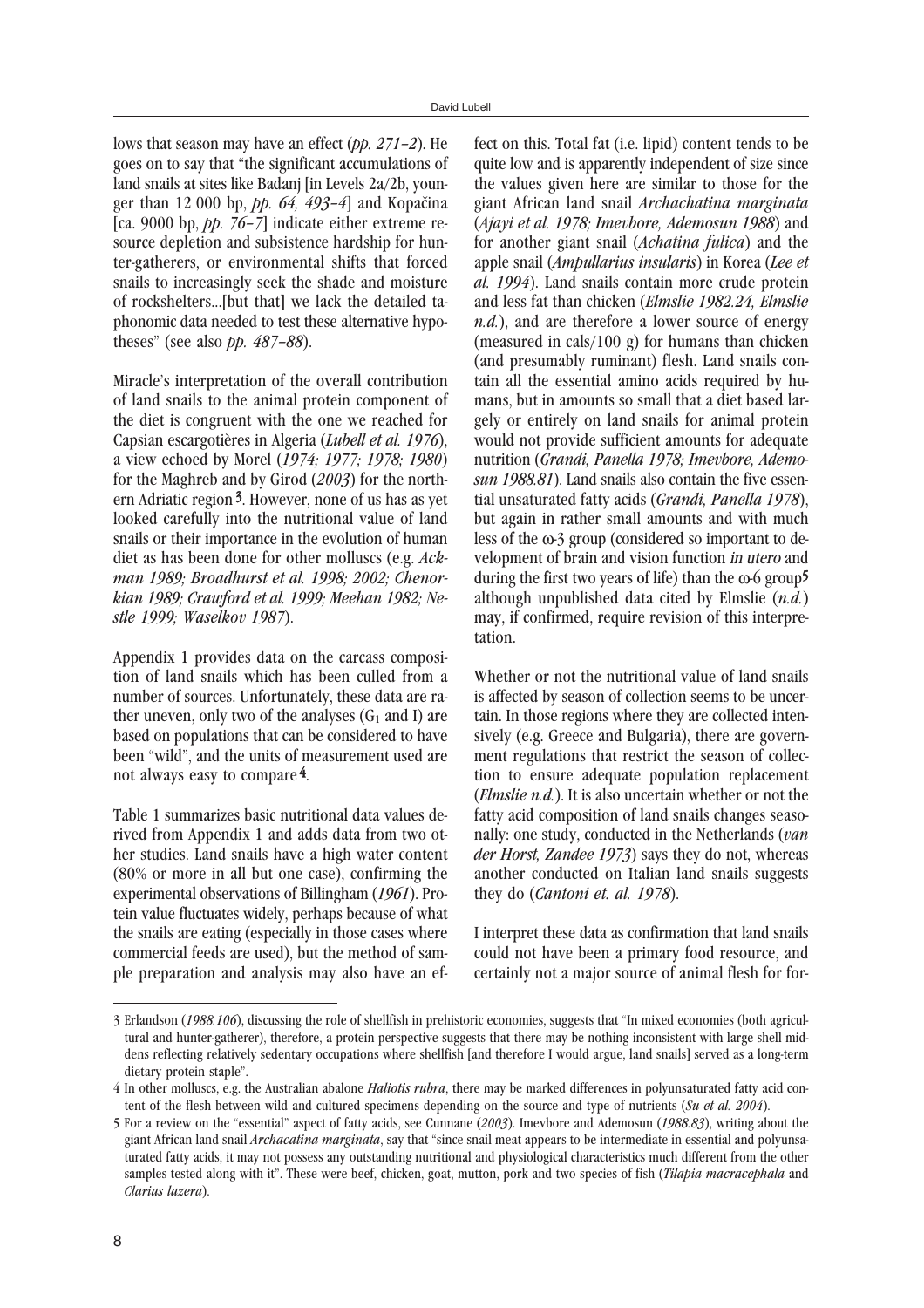aging populations. They would not supply sufficient nutrition or energy, even in the enormous quantities apparently consumed by groups in the Maghreb, and they would have been a seasonal rather than a yearround resource. As with other molluscs, their visibility in the archaeological record is high, but the food value represented by the mass of empty shells is not always commensurate with appearances – a point made especially by Paul Bahn (*1982; 1983*).

Nonetheless, if we accept the characterization of the "paleolithic diet" of Eaton and Eaton (*2000.Tab. 2*), land snails, if consumed in sufficient quantities, could have provided a significant amount of low fat protein as well as the minerals, amino acids and fatty acids required for human nutrition (Appendix 1, Table 1, and the data in *Grandi, Panella 1978*). Because they were almost certainly eaten cooked (see *Wandsnider 1997* for a discussion of prehistoric cooking methods), water content is probably not a particularly important variable, and the low lipid content means that they would have had to be supplemented by other resources to achieve sufficient caloric input.

# **LAND SNAILS AND THE BROAD SPECTRUM RE-VOLUTION**

How then, are we to interpret the consistent pre-

sence, and indeed abundance, of land snails in circum-Mediterranean archaeological sites dating just prior to the advent of agriculture? The generally held view is that when large numbers of land snails occur in late Pleistocene and early Holocene sites they are best seen as one component, normally a minor one, in a subsistence strategy that incorporated what had previously been "less preferred resources" (*Gebauer, Price 1992.3*; see also *Flannery 2000*) 6. But this leaves unanswered questions as to whether or not land snails were a controlled and harvested resource (*Fernández-Armesto 2002*) or more an indicator of feasting events than of everyday diet (*Miracle 2002*).

### **Biology and ecology of land snails**

To investigate such questions we need to know something about the biology and ecology of land snails. In this section I have relied heavily on *The Biology of Terrestrial Molluscs* (*Barker 2001*) and several of the papers cited by the contributors to that volume.

There are thousands of species of land snails, each with its own characteristics, but there are a series of general traits that we can focus on here.

Because they have no physiological means of controlling intake or loss of moisture other than sealing themselves in their shell, and are relatively intolerant of extreme cold or heat (with certain significant exceptions – see, e.g. *Schmidt-Nielsen et al. 1972*), land snails have evolved physiological responses to deal with cold (hibernation) and heat or drought (aestivation) that allow them to survive extended periods without taking in nourishment. This, combined with the fact that they are also hermaphrodites and can on occasion self-fertilize, means that land snail evolution has been rather slow and polymorphism is quite common. Cooke (*1913.37–39*) cites a number of examples of land snails that survived up to five years of aestivation after which, in one 19th century instance, a single *Helix lactea* placed in an herbarium, reproduced offspring. However, both Gomot de Vaufleury (*2001.343*) and Heller (*2001a*)

|                        | Appendix 1<br>$\overline{x} \pm 1$ $\delta^a$ | <b>Grandi</b> and Panella<br>$(1978)$ <sup>b</sup> | Lee et al.<br>$(1994)$ c |
|------------------------|-----------------------------------------------|----------------------------------------------------|--------------------------|
| H <sub>2</sub> 0       | $78.9 \pm 9.2$                                | $79.46 - 80.50$                                    | $81.20 - 82.36$          |
| Protein                | $38.6 \pm 24.1$                               | $12.94 - 14.56$                                    | $11.53 - 13.69$          |
| Carbohydrates (or ash) | $3.0 \pm 1.0$                                 | $1.42 - 1.90$                                      | $1.25 - 1.39$            |
| Lipids                 | $4.3 \pm 2.8$                                 | $0.63 - 1.70$                                      | $0.91 - 1.28$            |
| <b>Minerals</b>        | $2.1 \pm 1.6$                                 | $.006 - .008$                                      |                          |
| Essential amino acids  | $2.5 \pm 2.4$ d                               | $42.00 - 49.71$                                    |                          |
| <b>Essential PUFAs</b> | $0.4 \pm 0.1$ <sup>e</sup>                    | $13.8 - 18.1$                                      |                          |

a Data are g/100g raw.

b Data are percentage ranges for Helix aspersa, H. lucorum and H. pomatia except for minerals and PUFAs which are only for H. aspersa and H. lucorum and the latter is the percentage of all fatty acids.

- c Data are g/100g edible portion for cultivated Achatina fulica and Ampullarius insularus.
- d 41.9% of all amino acids
- e 34.6% of all fatty acids

*Tab. 1. Nutritional composition of land snails.*

<sup>6</sup> Flannery cites the evidence for land snails in the Mousterian levels at Devil's Tower, Gibraltar (in *Garrod et al. 1928*) as indicating even earlier broad spectrum patterns. As with the Pre-Aurignacian deposits at Haua Fteah (*Klein and Scott 1986; Hey 1967*), I believe the case for subsistence use at such an early date has yet to be demonstrated.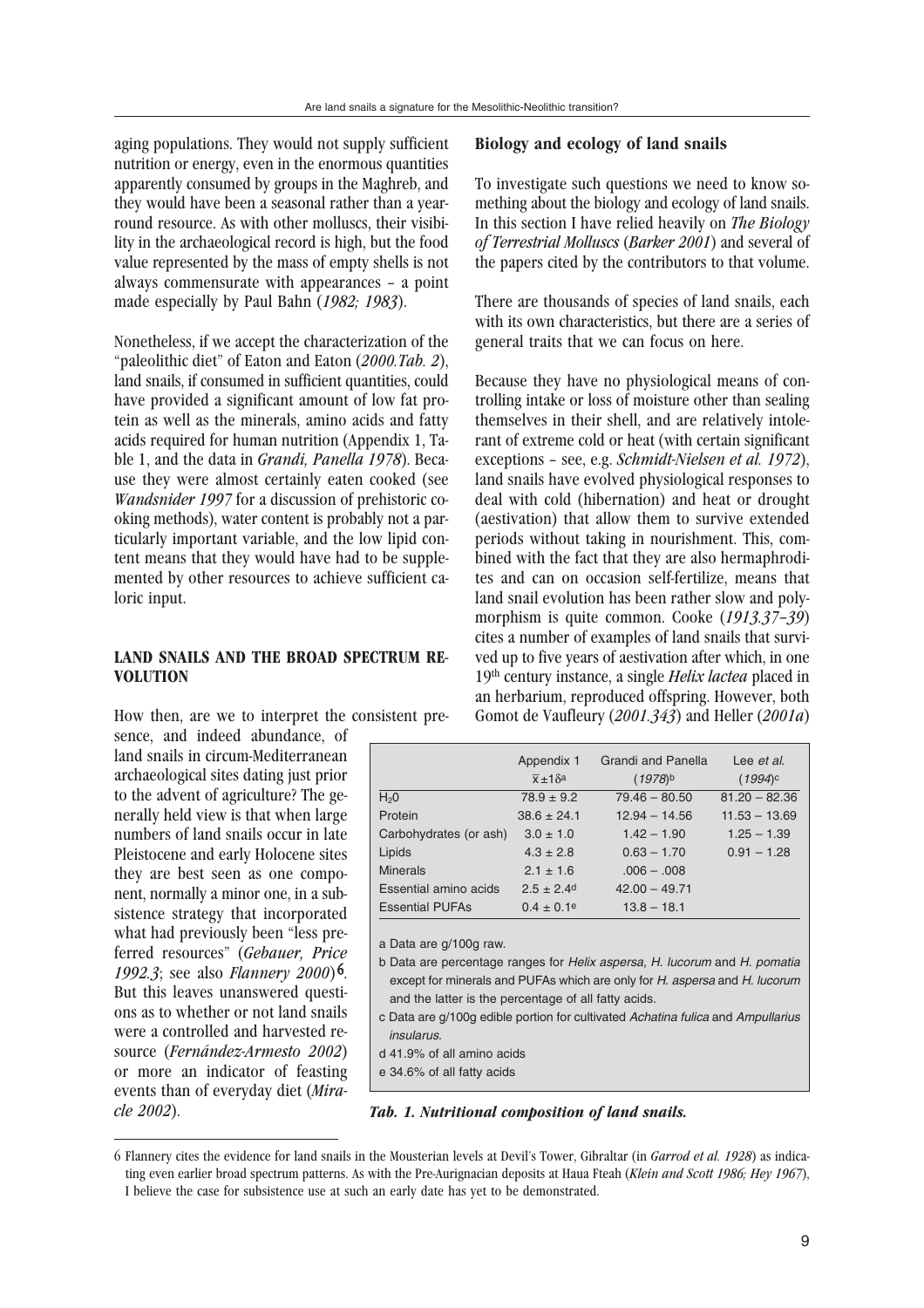make it clear that the majority of pulmonate land snails breed by mating and outcrossing.

Most land snails are iteroparous (several reproductive periods, usually one each year for a number of years) although some are semelparous (only one reproductive period, after which the organism dies). They lay eggs in clutches, most often in holes excavated into the ground, and almost always during periods (seasons?) of increased moisture. Clutches vary widely in size – from as few as ten to as many as several hundred eggs – depending on the species and on soil and moisture conditions. Dessication has a marked effect on rates of egg mortality, and studies show that location with reference to prevailing climate can be critical. For example, in the Negev the rate of hatching was 100% for eggs laid on a northern slope, but less than half (46%) for those laid on a southern slope and thus more exposed to the sun (*Yom-Tov 1971*). In northern Greece, 25% to 38% mortality is attributed to dessication (studies cited in *Heller 2001a*). Even under the best of conditions, not all eggs will reproduce, not all will hatch at the same time, and some cannibalism by earlier hatching snails may occur.

Land snails are normally more active after dusk and when the ground is damp. They tend to be herbivorous, but there are some species better classed as omnivores and many can be carnivorous when the opportunity presents itself. They normally eat only small amounts of grasses, leaves are a minor dietary element, but stems, fruits and flowers are common dietary items. Senescent plant material is preferred, probably because of low toxin content (*Speiser 2001*). All land snails require some calcium in the diet for shell building, and this may come either from the soil or from shell and bone of dead animals. Dietary preferences are species-specific but also change seasonally. The tendency appears to be reduction of competition for resources so that "the dynamics of the populations [are] not influenced by the availability of specific resources" (*Hatziionannou et al. 1994.340*). Taking all of this into account, I conclude that intensive collection of land snails by humans would require not only a reasonably thorough knowledge of seasonal availability of the different plants preferred by different snail species, but also some understanding of land snail reproductive biology.

Gomot de Vaufleury (*2001*) reviews growth and reproduction in land snails. She points out that photoperiod length influences reproduction: the fewer hours of daylight, the lower the rate of egg laying,

spermatogenesis and reproductive output. There are inter-specific differences, but the general principle obtains for all.

Temperature is also an influence. While reproduction can occur in a range from 5°–25°C, much higher rates occur in the range of 20°–25°C. Furthermore, maturation takes place far more rapidly in temperatures above 15°C with a long-day photoperiod.

Land snails living in temperate regions often hibernate during the winter, and during this time gametogenesis may cease completely and then resume prior to the end of the hibernation cycle: "the longer the hibernation period (up to 18 months evaluated), the sooner the mating behaviour occurred at the break of hibernation and the higher the reproductive output." (*ibid. 335*)

Tompa (*1984.124–125*) provides some data on the time from egg laying (oviposition) to hatching. There appears to be considerable variability, depending on size of snails, size of clutch, season and temperature. In temperate climates, eggs laid in autumn may overwinter and not hatch until the following spring. In other cases, eggs may hatch in autumn but the animals are not mature until the following summer. Chevallier (*1979.Fig. 14*) suggests that although adult size is attained within one year, it takes an average of two years for *Helix* to reach maturity, whether raised under controlled or "natural" conditions. These estimates are corroborated by papers on modern snail farming (*Elmslie et al.1986*) which provide additional data on controlled breeding and raising. I have been unable to find anything equivalent for "wild" land snails.

Many species live less than two years, but a number of the larger ones and especially the Helicidae which include the edible species most often found in archaeological deposits, can live between five and 15 years (*Heller 1990.Tab. 3*). To some extent, but especially amongst those species that inhabit unpredictable environments such as the semi-arid and desertic regions of North Africa and the Levant, the less favourable the environmental conditions the longerlived the land snails (*ibid. 270*). Thus, reconstruction of palaeoenvironmental conditions (using species lists of land snails in addition to other proxy data), may be key to understanding how human populations relied on land snails as a food resource. A series of studies by Goodfriend (*1988; 1991; 1992; Margaritz, Goodfriend 1987*) have made a start in this direction, but more needs to be done.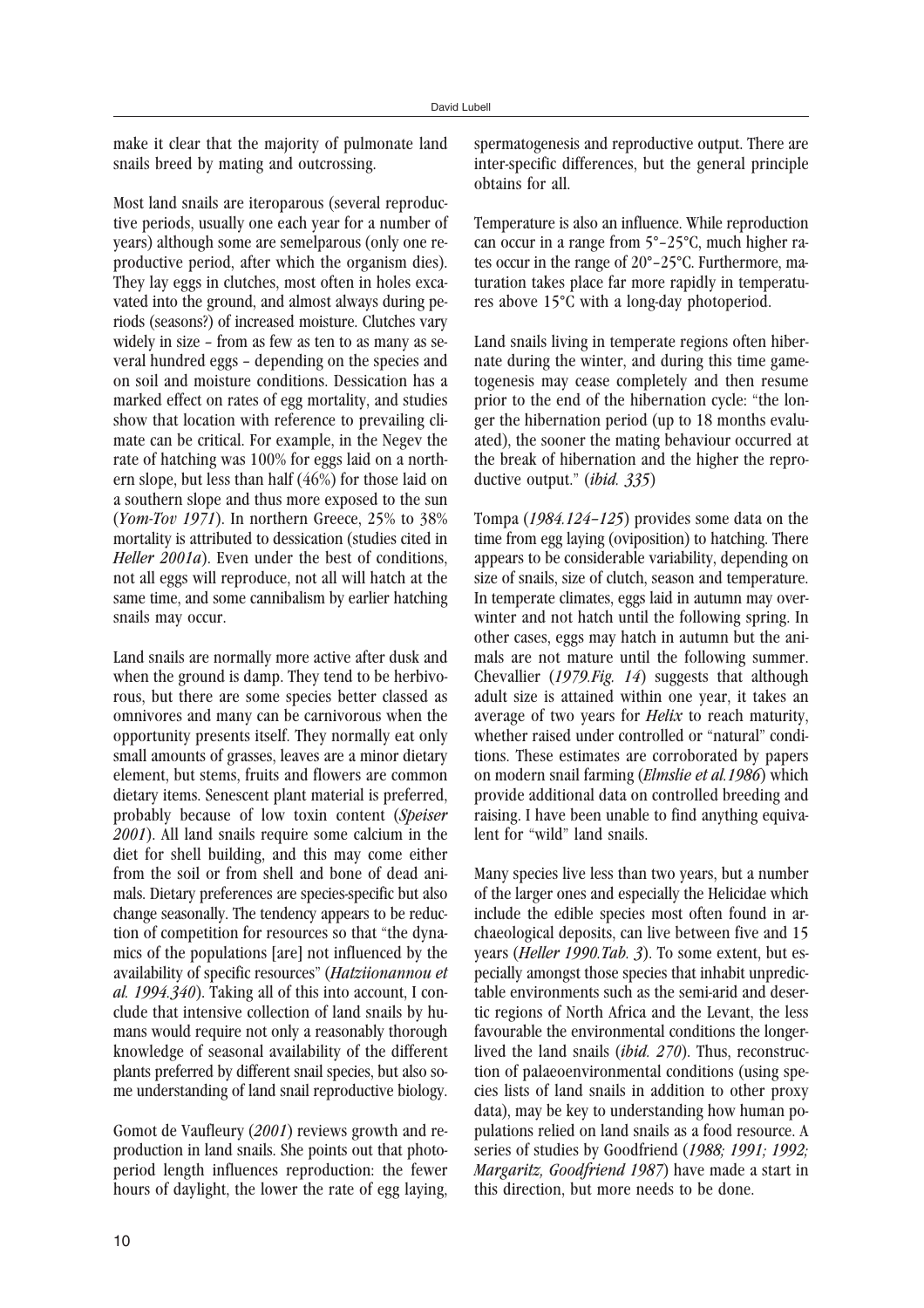Heller (*2001a*; see also *Heller 1988*), reviewing life history strategies, points out that predation affects survival, as does cannibalism of eggs by hatchlings. Predation by rodents, especially in arid and semiarid regions, may lead to the accumulation of substantial middens of shell (*Yom-Tov 1970*), and at least one documented instance of massive predation by wild boar (*Sus scrofa*) reduced the adult snail population by 50% (*Heller and Ittiel 1990*). This allowed smaller individuals to grow to adult size whereas previously competition had kept them small. Heller and Ittiel suggest that the mucus left behind as a result of snail locomotion is a factor in reducing competition for resources by keeping down the number of adolescent individuals. This may have implications for human predation and control of land snails as a resource, especially if snails were kept in an enclosure prior to consumption – either bred there or collected and conserved there.

This leads to a whole range of possible considerations on the taphonomy of land snail shell middens such as those found in the Maghreb, where rodent burrows are ubiquitous. In almost all the instances I have observed, the presence of modern macrobotanical materials in the burrows argues against anything other than disturbance of the archaeological deposits by rodents. Nonetheless, some disturbance may be very ancient, if (as seems likely) sites were recolonized by snails and rodents during periods of non-occupation by humans (see *Lubell et al. 1982– 1983*). We did, at one time, consider the possibility that abandoned escargotiéres would have been attractive habitats for land snails, thus leading to the large numbers of sites – occupation of one by a group who then collected snails at neighbouring sites. Unfortunately, the resolution of the archaeological record (or at least our data) is too coarse to test this hypothesis. The idea would, in any case, really only apply to the Maghreb where there are hundreds of contiguous, coeval open-air sites (*Grébénart 1975; Lubell et al. 1976.Fig. 1*) that could have functioned as "snail farms". It is not applicable in areas such as the Pyrenees or the northern Adriatic where sites are in rockshelters or caves, in neither of which would there be naturally occurring concentrations of land snails of the size and density found in archaeological deposits despite some suggestions to the contrary (*Bahn 1982; Girod 2003; Guilaine 1979* vs. *Aparicio 2001; de Barandiaran 1947*). Reviewing land snail ecology, Cook (*2001.453*) makes the point that: "*In population studies of terrestrial gastropods, many species have been found to exhibit a decline in abundance in both the summer* *and winter. In some cases, this probably represents a genuine decline in numbers, but in others it is best interpreted as substantial proportions of the population becoming inactive and therefore not being sampled."*

The onset and termination of both hibernation and aestivation are controlled largely by prevailing weather conditions rather than endogenously (*ibid. 456*), however diurnal activities (i.e. circadian rhythm) are controlled by both endogenous factors and external ones such as length of day and amount of humidity (*ibid.*). Thus, "while the relationship between activity and weather is an important aspect of the control of behaviour, it is not a simple one" (*ibid. 457*).

Nor is the relationship between land snail populations and the environments in which they are found. LaBaune and Magnin (*2002*) studied land snail communities in overgrazed Mediterranean uplands and make some observations of interest here.

*The number of xerophilic open-ground snails decreases when the grassland remains ungrazed, but a homogeneous grazed herb layer significantly reduces snail diversity and abundance.*

*A low richness and diversity of land snail communities is associated with large patches of grazed grassland, mainly with a continuous herb layer 5 cm high. On the other hand, the highest diversity is observed for communities living in scrublands or in smaller patches of grassland. Thus, heterogeneity seems to favour snail diversity both at the local and landscape scales. At the local level, the heterogeneity of vegetation (horizontal and vertical) and a complex cover of the soil surface enable more species to co-exist. At the landscape level, heterogeneity has an effect on land snail dispersal and on microclimate* (*LaBaune, Magnin 2002.243*).

I take all these observations to mean that under prehistoric conditions, in which overgrazing is unlikely to have been a problem, both diversity and abundance of land snails would have been sufficient to enable extensive, and at times intensive, collection by humans without seriously impairing the survival of land snail populations as a predictable natural resource. However, a question remains.

#### **How "productive" are land snails?**

If we are going to consider seriously the proposition that prehistoric groups cultivated land snails as op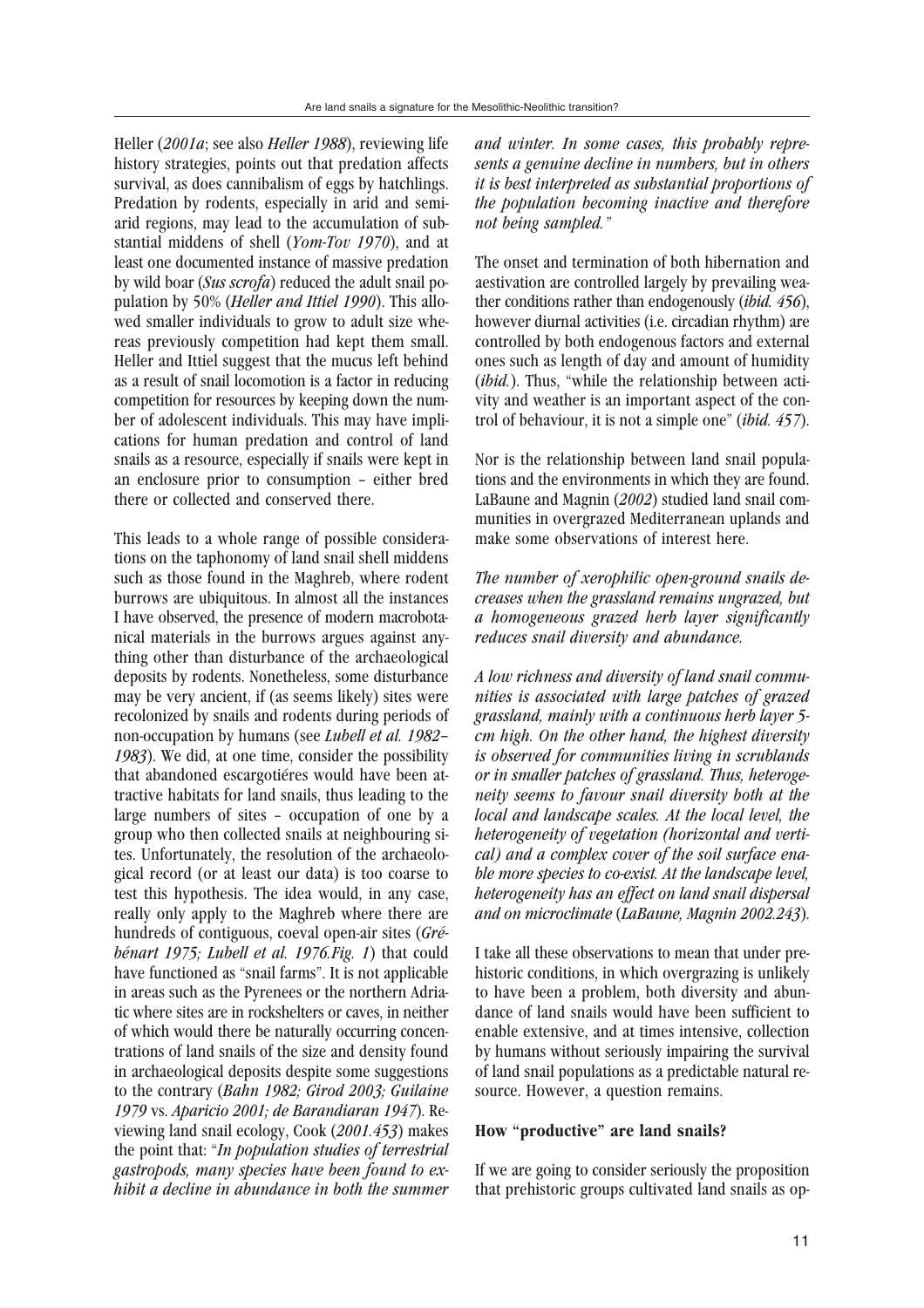posed to harvesting them as a wild resource, we need to look more carefully at questions of population control, breeding and productivity.

Fernández-Armesto (2002.56) proposes that: "*Land varieties can be isolated in a designated breeding ground by enclosing a snail-rich spot with a ditch. By culling small or unfavored types by hand the primitive snail farmer would soon enjoy the benefits of selective breeding. Snails are grazers and do not need to be fed with foods which would otherwise be wanted for human consumption. They can be raised in abundance and herded without the use of fire, without any special equipment, without personal danger and without the need to select and train lead animals or dogs to help*."

The literature on snail farming suggests to me that this is an oversimplification (*Elmslie n.d.*). As an example, Elmslie (*1982.23*) draws a distinction between "part life-cycle farming" and "complete lifecycle farming". In the former, wild snails are collected when abundant, kept in paddocks formed by simple wire fencing (in which the ground is carefully prepared), and fed on either natural vegetation or a mixture of salad vegetables and brassicas until market conditions are right for maximum profit. I suppose something similar to this scenario might, in a few instances, be a plausible approximation of what took place in the prehistoric past (and I admit the Capsian escargotières could be one such possibility), but in reality I believe it is far more likely that land snails were sometimes an intensively harvested, rather than a cultivated, resource. The key to resolving this may be modern data on population biology for both wild and captive modern populations.

Some data are available for wild populations in the Mediterranean region (e.g. *André 1982; Cameron et al. 2003; Heller 2001b; Iglesias, Castillejo 1999; Kiss, Magnin 2003; Staikou et al. 1988*) and elsewhere (*Greenwood 1974; 1976; Lange, Mwinzi 2003*). However, other than the papers by Greenwood and by Staikou *et al.*, they are not that helpful in this instance because most are concerned with species diversity rather than with actual population numbers and densities of single species or a limited number of edible species.

Greenwood (*1974; 1976*) studied populations of *Cepea nemoralis*, a species analogous to the edible snails found in archaeological sites, in the Derbyshire Dales of the north midlands of England. He estimates that for populations with densities of 0.1, 1.5 and 10/m2, neighbourhood sizes (an expression of population) would be 190, 2850 and 12 000 respectively. Given his estimates for a generation interval of about four years, relatively constant annual production of juveniles, an average adult lifespan of approximately 2.4 years, mean lifetime production of young of 99.6 with a variance of 10 811 (!), and survivorship of at least 50%, it is clear that a population of 3000 adults (some of which would breed hermaphroditically) can produce an enormous number of offspring.

Staikou and colleagues (*1988*) spent four years studying a population of wild land snails in a  $400 \text{ m}^2$ fenced off area in northern Greece. Four helicid species were present: *Helix lucorum*, *Monacha cartusiana*, *Bradybaena fruticum* and *Cepea vindobonensis*. Although only *H. lucorum* is considered an edible snail today, *B. fruticum* and *C. vindobonensis* are within the size range, and have some of the ecological characteristics, of the smaller species found in Capsian sites. Mean population densities (number of individuals/ $m^2 \pm 1$ sd) over a three year period were: *H. lucorum* (4.95 ± 2.12) *M. cartusiana* (6.94 ± 2.77), *B. fruticum* (6.36 ± 1.25) and *C. vindobonensis* (1.42  $\pm$  0.06). It is not clear from the publication how many of the individuals were mature (i.e. of edible size), nor were densities uniform across the entire sampling area. Nonetheless, if we use very conservative figures and say that only 50% could be considered mature at any one time, the total average numbers available to collect would be on the order of: 1000 *H. lucorum*, 1200 *B. fruticum* and 300 *C. vindobonensis* for a total of 2500 snails. For *H. lucorum* only, Staikou and colleagues estimate the mean annual crop (biomass) at  $4.04 \text{gm}^{-2}$ and an annual production of 5.02gm–2. These hardly seem values high enough to provide anything like sufficient protein annually for a group of foragers.

In this light, I am dubious about the sort of figures one finds on websites devoted to snail farming. The following is only one of many possible examples.

*Using a control group of 200* Helix aspersa *(Brown Garden) snails, under ideal conditions, we created a large number of market size snails in a threeyear period. The following figures are based on this three-year study.*

*Taking the 200 snails with a laying capacity of 150 eggs each during the spring and summer months we figured on having approx. 30 000 snails at the end of our first year of production. With a reali-*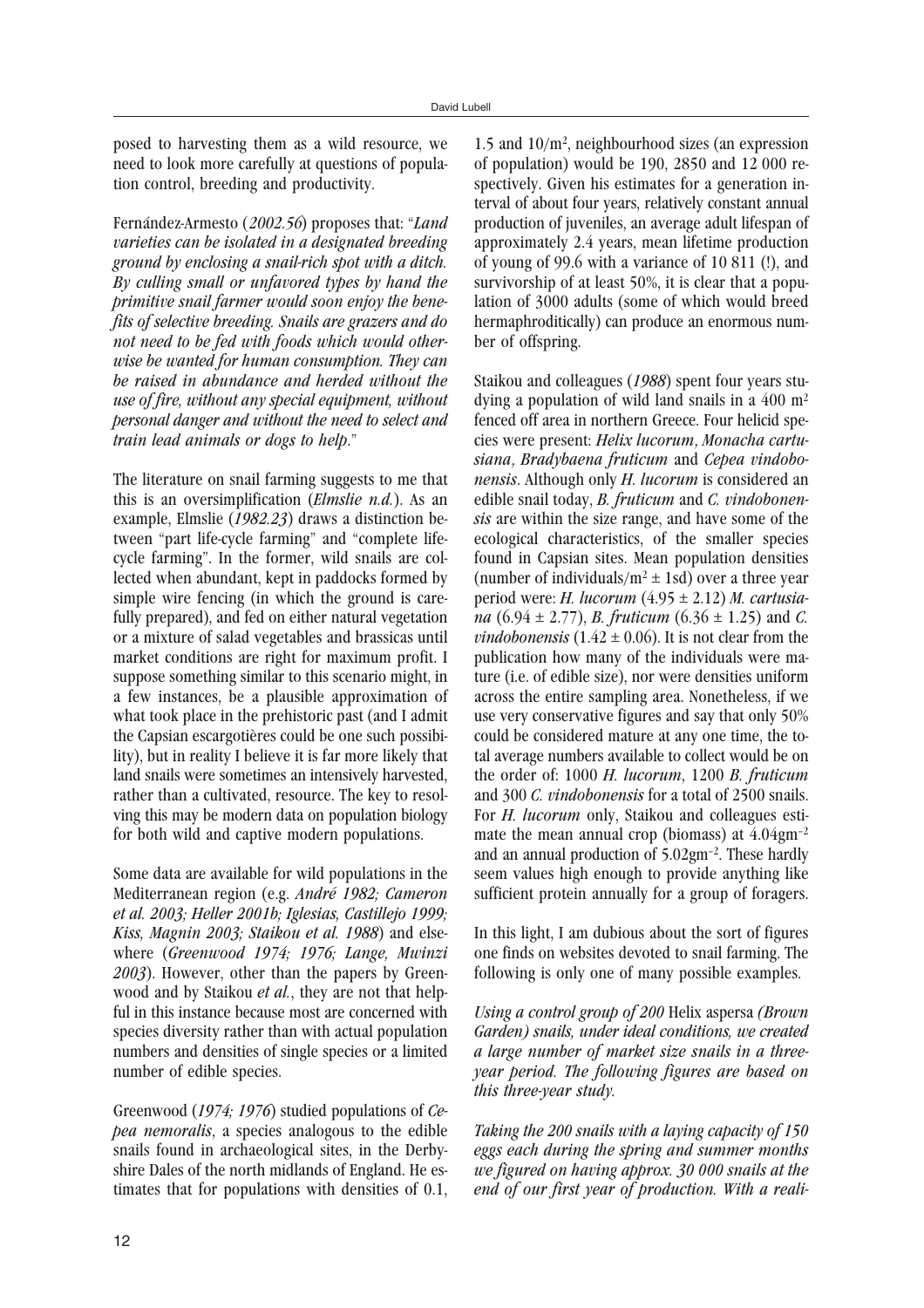*zation that we should expect a normal mortality of 40–50% from all causes we should then have something around 15 000 snails survive with half of these ready to produce 75 eggs each. This produces 562 500 snails if all survived. We again figured a 50% mortality rate, by the end of the third cycle something like 17 million snails would be produced if all lived. A more realistic figure of those growing to maturity would be something like 1/16th, or 1 000 000 plus. (www.frescargot.com/expect.htm)*

Studies of species diversity and population biology for land snail populations on Crete (*Cameron et al. 2003*) and for *Helix aspersa* in north-western Spain (*Iglesias et al. 1996*) do not provide data equivalent to those found in Greenwood (*1974; 1976*), but they do suggest that his estimates are applicable to populations in semi-arid Mediterranean environments and even in arid ones (e.g. *Heller 2001b*) as do those of Staikou *et al*. (*1988*) discussed above.

Given these data, and the fact that most land snail species prefer dead plant material to fresh and herbs to grasses (e.g. *Williamson, Cameron 1976*), I am not convinced that raising land snails would have been all that more advantageous in most instances than relying simply on their natural fecundity to provide sufficient numbers to meet human dietary requirements.

I believe this is also borne out by the data available for captive, "domesticated" modern populations (e.g. *Elmslie 1982; n.d.; www.lumache-elici.com*; links found at *www.manandmollusc.net*) which show that raising snails is a far more complex activity than the procedures discussed by Fernández-Armesto, and far more prone to failure.

For example, this is from the U.S. Department of Agriculture website *www.nalusda.gov/afsic/AFSIC\_ pubs/srb96-05.htm#*.

*Population density also affects successful snail production. Pens should contain no more than six to eight fair-sized snails per square foot, or about four large* H. pomatia*; or figure one kilogram per square meter (about .2 pounds of snail per square foot), which automatically compensates for the size of the snails. If you want them to breed, best results will occur with not more than eight snails per square meter (.8 snails per square foot). Some sources say that, for* H. pomatia *to breed, .2 to .4 snails per square foot is the maximum.*

*Snails tend not to breed when packed too densely or when the slime in the pen accumulates too much. The slime apparently works like a pheromone and suppresses reproduction. On the other hand, snails in groups of about 100 seem to breed better than when only a few snails are confined together. Perhaps they have more potential mates from which to choose. Snails in a densely populated area grow more slowly even when food is abundant, and they also have a higher mortality rate.*



*Fig. 2. Did Mesolithic foragers dream of becoming Neolithic farmers and herders? Originally published in Guilaine (***1987.124***). Reprinted with permission.*

*These snails then become smaller adults who lay fewer clutches of eggs, have fewer eggs per clutch, and the eggs have a lower hatch rate.*

# **CONCLUDING REMARKS**

This enquiry is a work-in-progress. I cannot honestly say that I have so far been able to answer satisfactorily many of the questions initially asked although I am convinced that the answer to the question posed in the title – Are land snails a signature for the Mesolithic-Neolithic transition? – is an unequivocal "yes"; a point made in a humorous fashion by the late Pierre Lau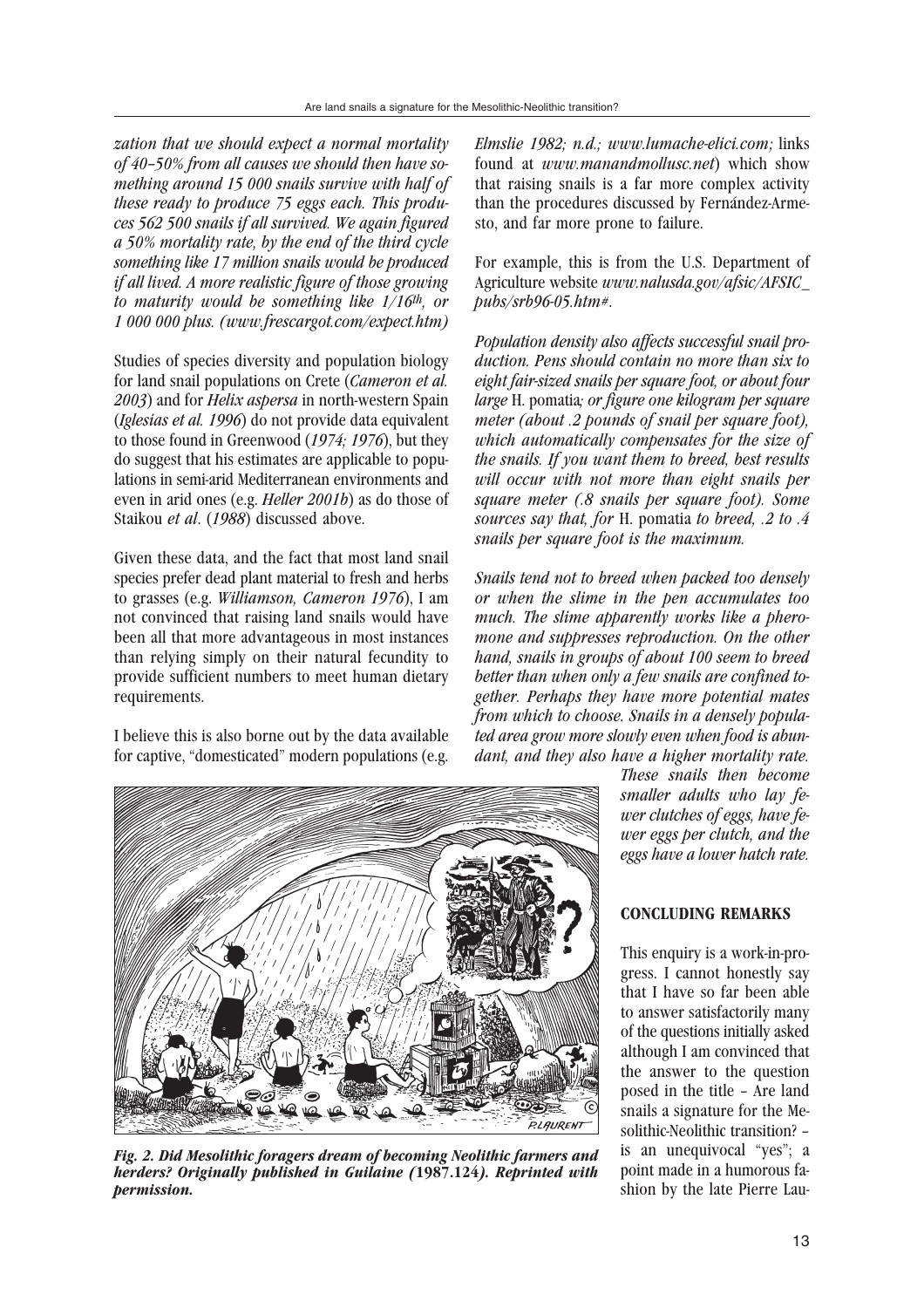rent (Fig. 2). Here, and in a complementary paper (*Lubell 2004*), I have shown that there is a pattern and I have tried to offer some idea of how I think we might go about answering those questions. Land snails are often very abundant in late Pleistocene and early-mid Holocene sites throughout the Mediterranean region and elsewhere. In the vast majority of cases they represent evidence for prehistoric human diet. Given their geographic distribution and time frame, these sites, or levels within them, must have something to do with changes that were taking place as human groups underwent the transition from foraging to food production – sometimes known as the Mesolithic-Neolithic transition, sometimes as the Neolithic Revolution, sometimes as the Broad Spectrum Revolution. No matter what name we choose to give it, the pattern is there, it is intriguing, and it requires further interdisciplinary research to clarify just what the presence of all those land snail shells means.

#### - ACKNOWLEDGEMENTS -

*An essay such as this, in which one ventures far outside one's area of expertise, requires the cooperation of many colleagues. For their gracious responses to my ill-informed enquiries about the lipid chemistry of molluscs, I am indebted to Robert Ackman (Dalhousie University), C. Leigh Broadhurst (22nd Century Nutrition, Inc.), Bernard Fried (Lafayette College), Kenneth Storey (Carleton University) and Annette de Vaufleury (Université de Franche-Comté). Joseph Heller (Hebrew University) and R.A.D. Cameron (University of Sheffield) both provided insight into land snail ecology. Leslie J. Elmslie (Rome) generously allowed me to see his unpublished data and provided copies of Italian publications on land snail carcass composition that I would have otherwise missed. Dr. Maryvonne Charrier (UMR EcoBio 6553, Université de Rennes 1) provided several helpful comments on an earlier draft. For their prompt responses to my many enquiries, I am grateful to Pablo Arias (Universidade de Cantabria), Paul Bahn (Hull, UK), Robert Chenorkian (Economies, Sociétés et Environnements Préhistoriques, Aix-en-Provence), Josef Eiwanger (Deutschen Archäologischen Instituts, Bonn), Kitty Emery (Florida Museum of Natural History), William Farrand (University of Michigan), Alberto Girod (Laboratorio di Malacologia Applicata, Milano), Haskel Greenfield (University of Manitoba), Eva Lenneis (Universität Wien), Andrew Malof (Austin, TX), Preston Miracle (Cambridge University), Marcel Otte (Université de Liège), Noura Rahmani (Montreal, PQ), Adamantios Sampson (University of the Aegean), Janet Ridout-Sharpe (CABI Inc.), Dominique Sacchi (CNRS Carcassone), Ralph and Rose Solecki (Columbia University), Lawrence Straus (University of New Mexico), Laurens Thissen (Amsterdam) and Xiaohong Wu (University of Beijing). None of those mentioned above can be held responsible for what are no doubt my numerous errors and mis-statements.*

*I am grateful for suggestions made by colleagues attending the two conferences at which preliminary versions of these ideas were presented and to the organizers of those conferences: Jean-Philip Brugal and Jean Desse (CÉPAM, Sophia Antipolis, Valbonne) – XXIVe Rencontres Internationales d'Archéologie et d'Histoire d'Antibes "Petits Animaux et Sociétés Humaines"; Mihael Budja (University of Ljubljana), 10th International Neolithic Seminar – "The Neolithization of Eurasia: Paradigms, Models and Concepts Involved". My participation in both was in part made possible by a grant from the HFASSR fund, University of Alberta.*

*This paper began in 1966 when Ralph Solecki assigned me a seminar project to find out if the land snails occurring in the upper levels at Shanidar Cave could be used for palaeoenvironmental reconstruction. He could never have suspected where this would take us! I owe a debt I can now never repay to the late Alonzo Pond whose research in North Africa formed the basis from which my own began. Achiel Gautier (Rijksuniversiteit-Gent) started that quest with me and we have continued to share ideas ever since. As always, I thank Mary Jackes for her encouragement and help over almost that many years.*

*Finally, I thank the Inter-Library Loan Services of the University of Alberta Library for never failing me. Figure 1 is slightly modified from an original prepared by Michael Fisher, Department of Earth and Atmospheric Sciences, University of Alberta for Lubell (*2004*). Laurens Thissen pointed out errors which have been rectified in the version used here. Figure 2 is reproduced by permission of Professor Jean Guilaine (Collège de France).*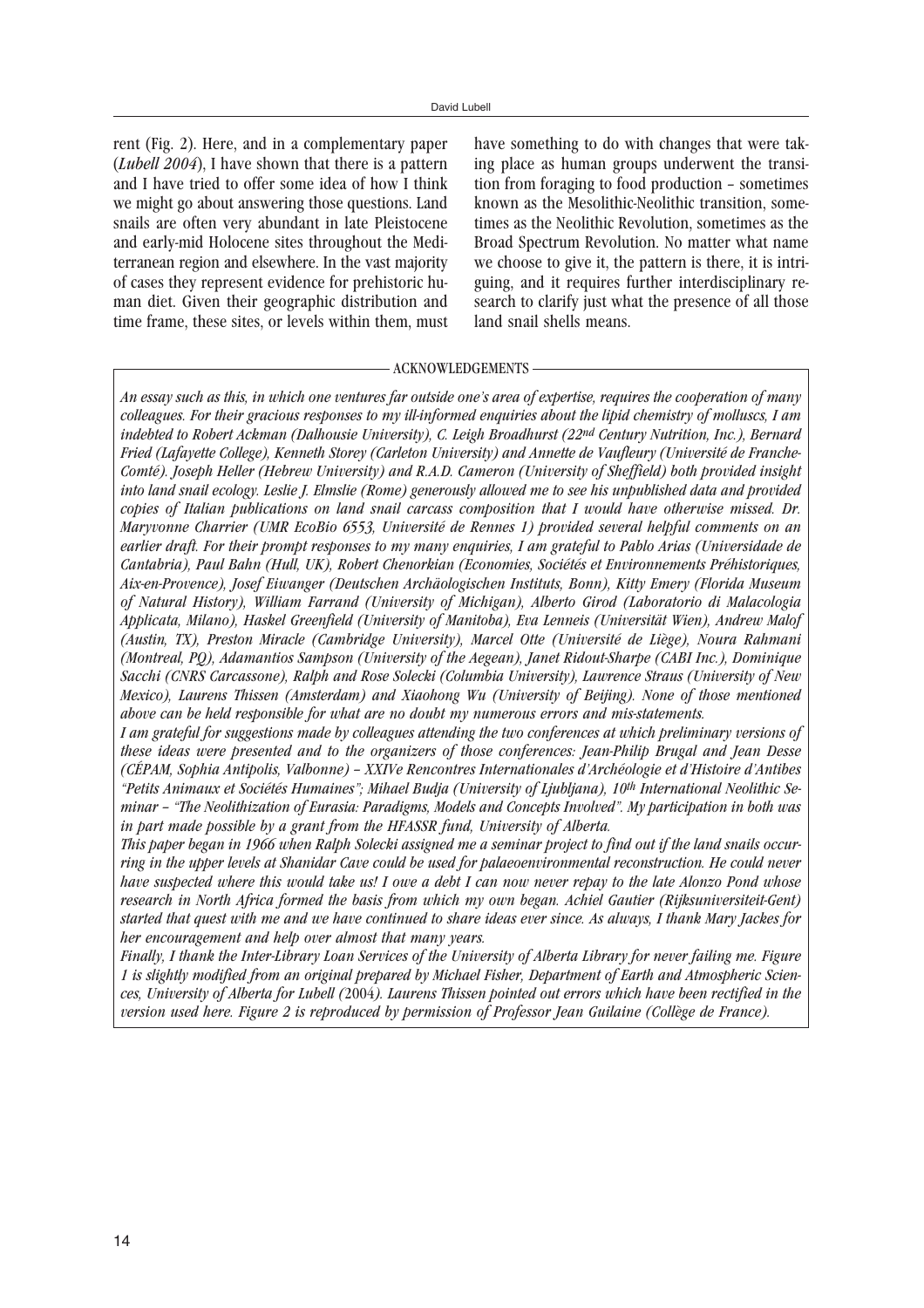# **REFERENCES**

ABELL P. I. 1985. Oxygen isotope ratios in modern African gastropod shells: a data base for paleoclimatology. *Chemical Geology (Isotopes Geoscience Section) 58: 183–193*.

ACKMAN R. 1989. Nutritional composition of fats in seafoods. *Progress in Food and Nutrition Science 13: 161–241*.

ADAMS J. M., FAURE H., QEN MEMBERS on-line. Review and Atlas of Palaeovegetation: Preliminary land ecosystem maps of the world since the Last Glacial Maximum. http://www.esd.ornl.gov/projects/qen/ adams1.html.

AJAYI S. S., TEWE O. O., MORIARTY C. and AWESU M. O. 1978. Observations on the biology and nutritive value of the African giant snail *Archachatina marginata. East African Wildlife Journal 16: 85–95*.

ALLEY R. B., MAYEWSKI P. A., SOWERS T., STUIVER M., TAYLOR K. C. and CLARK P. U. 1997. Holocene climatic instability: a prominent, widespread event 8200 yr ago. *Geology 25(6): 483–486*.

ANDRÉ J. 1982. Les peuplements de mollusques terrestres des formations végétales – *Quercus pubescens* Willd. Du Montrelliérais. Premiers resultats. *Malacologia 22: 483–488*.

APARICIO M. T. 2001. Malacofauna terrestre del Yacimento de Cubío Redondo (Matienzo, Cantabria). *Munibe 53: 61–66*.

APARICIO M. T. and ESCORZA C. M. 1998. The subfossil continental snails of "Los Canes" cave (Asturias, Spain). Paper presented to the World Congress of Malacology.

ARIAS P. 2002. *La cueva de los Canes (Asturias): Los últimos cazadores de la Península Ibérica ante la muerte*. Trabajo de Investigación presentado para el concurso de provisión de una plaza de Catedrático de Universidad Universidad de Cantabria. Santander.

BAHN P. G. 1982. La néolithisation dans les Pyrénées Atlantiques et Centrales. In *Le Néolithique Ancien Méditerranéen, Actes du Colloque International de Préhistoire, Montpellier 1981. Archéologie en Languedoc – Nº Spécial 1982: 191–199*.

1983. *Pyrenean Prehistory*. Aris and Phillips. Warminster.

BALLAIS J-L. 1995. Alluvial Holocene terraces in eastern Maghreb: climate and anthropogenica controls. In J. Lewin, M. G. Macklin and J. C. Woodward (eds.), *Mediterranean Quaternary River Environments: 183–194*.

BAR Z. 1977. Human consumption of land snails in Israel. *Basteria 41: 53–58*.

de BARANDIARAN J-M. 1947. A propos des "Helix nemoralis" dans les gisements préhistoriques. *Ikuska 1: 105*.

BARAU J. 1983. *Les Hommes et Leurs Aliments: Esquisse d'une Histoire Écologique et Ethnologique de l'Alimentation Humaine*. Temps Actuel. Paris.

BARKER G. M. (ed.) 2001. *The Biology of Terrestrial Molluscs*.

BIGGS H. E. J. 1969. Molluscs from human habitation sites, and the problem of ethnological interpretation. In D. Brothwell and E. Higgs (eds.), *Science in Archaeology: a Survey of Progress and Research, Revised and Enlarged Edition: 421–427*.

BILLINGHAM J. 1961. Snail haemolymph: an aid to survival in the desert. *The Lancet 29. April 1961: 903–906*.

BINTLIFF J. 2002. Time, process and catastrophism in the study of Mediterranean alluvial history: a review. *World Archaeology 33(3): 417–435*.

BOBROWSKY P. T. 1984. The history and science of gastropods in archaeology. *American Antiquity 49: 77–93*.

BONOMI A., QUARANTELLI A., SABBIONI A., SUPER-CHI P., LUCCHELLI L. and BONOMI A. 1986. Caratteristiche chimiche-biologiche della carne di chiocciole pabulari in allevamento industriale. *La Rivista della Società Italiana di Scienze dell'Alimentazione 15 (3): 129–138*.

BOONE Y. 1976. Le ramassage des coquillages. In H. de Lumley (ed.), *La Préhistoire Française, Tome 1: 703–707*.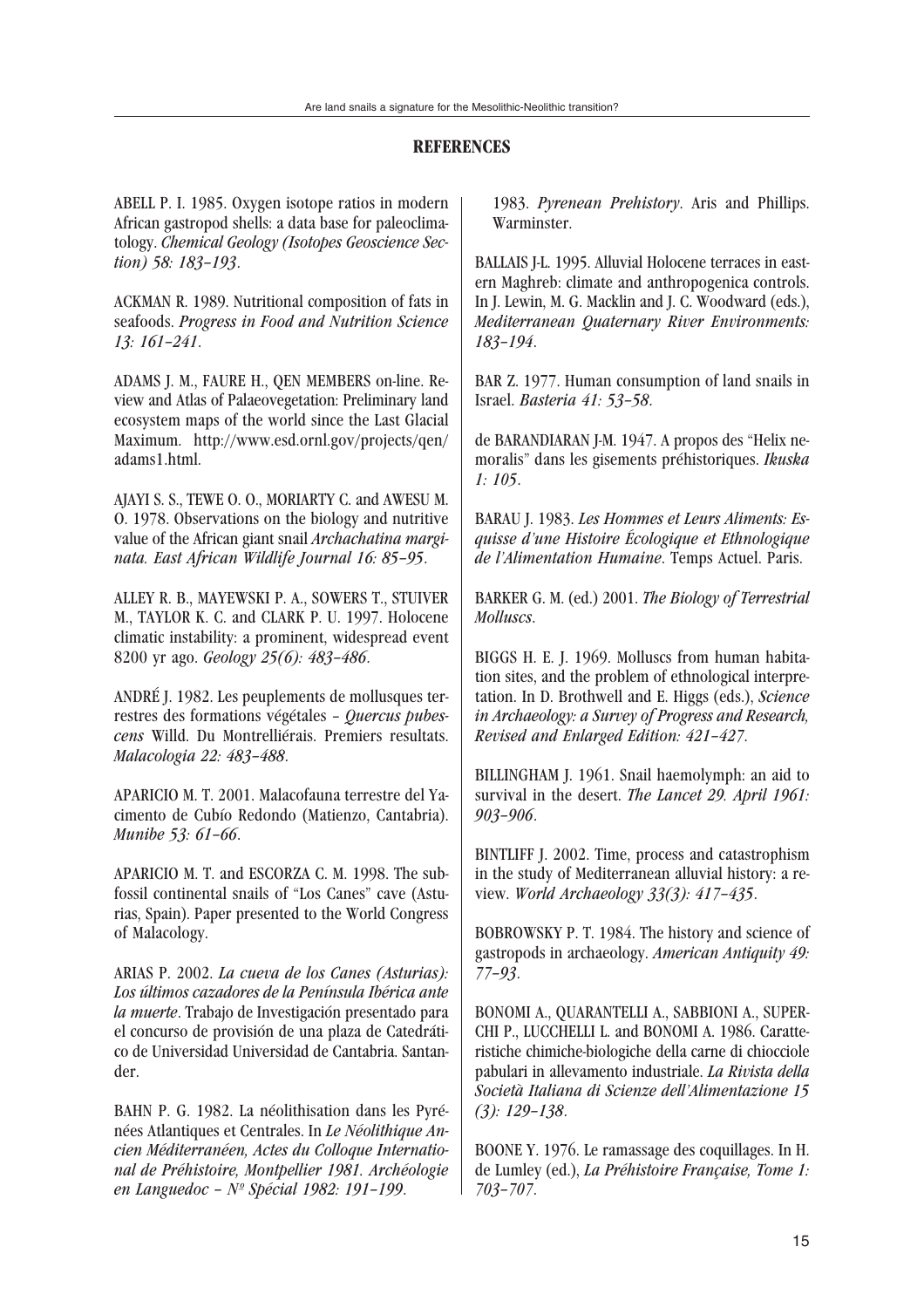BOUCHUD J. 1975. La Faune. In H. Camps-Fabrer (ed.), *Un Gisement Capsien de Faciès Sétifen: Medjez II, El Eulma (Algérie). CNRS. Paris: 377–394*.

BRAIDWOOD R. J. 1983. Miscellaneous analyses of materials from Jarmo. In L. S. Braidwood, R. J. Braidwood, B. Howe, C. A. Reed and P. J. Watson (eds.), *Prehistoric Archaeology Along the Zagros Flanks: 541–544*.

BROADHURST C. L., CUNNANE S. C. and CRAWFORD M. A. 1998. Rift Valley lake fish and shellfish provided brain-specific nutrition for early Homo. *British Journal of Nutrition 79: 3–21*. See commentaries and replies: M. I. Gurr 1998. *BJN 79(4): 389–392*; M. T. Clandinin 1998. *BJN 80(3): 299–300*; J. G. Chamberlain 1998. *BJN 80(3): 301–302*.

BROADHURST C. L., WANG Y., CRAWFORD M. A., CUNNANE S. C., PARKINGTON J. E. and SCHMIDT W. F. 2002. Brain-specific lipids from marine, lacustrine, or terrestrial food resources: potential impact on early African Homo sapiens. *Comparative Biochemistry and Physiology Part B. 131: 653–673*.

CAMERON R. A. D., MYLONAS M., TRIANTIS K., PAR-MAKELIS A. and VARDINOYANNIS K. 2003. Landsnail diversity in a square kilometre of Cretan Maquis: modest species richness, high density and local homogeneity. *Journal of Molluscan Studies 69: 93– 99*.

CANTONI C., GRIECO D., CATTANEO P. 1978. Variazioni degli acidi grassi e degli steroli nelle chiocciole (Helix pomatia). *Quaderno del 10 Centro di Elicoltura, Borgo S.D. 7: 65–68*.

CASFORD J. S. L., ABU-ZEID R., ROHLING E. J., COOKE S., BOESSENKOOL K. P., BRINKHUIS H., DE VRIES C., WEFER G., GERAGA M., PAPTHEODOROU G., CROU-DACE I., THOMSON J. and LYKOUSIS V. 2001. Mediterranean climate variability during the Holocene. *Mediterranean Marine Science 2(1): 45–55*.

CHAUCHAT C. 1988. Early hunter-gatherers on the Peruvian coast. In R. W. Keatinge (ed.), *Peruvian Prehistory: An overview of pre-Inca and Inca Society: 41–66*.

CHENORKIAN R. 1989. *Mollusques testacés et diètes prèhistoriques*. Travaux du LAPMO. Aix-en-Provence.

CHEVALLIER H. 1979. *Les Escargots: Un Élévage d'Avenir*. Dargaud. Neuilly-sur-Seine.

CLARK J. W. Jr. 1973. The problem of the land snail genus Rabdotus in Texas archaeological sites. *The Nautilus 87: 24*.

CONNAH G. and MCMILLAN N. F. 1995. Mollusca utilization in prehistoric Borno: a case of human preference? *Sahara 7: 29–38*.

COOK A. 2001. Behavioural ecology: On doing the right thing, in the right place at the right time. In G. M. Barker (ed.), *The Biology of Terrestrial Molluscs: 447–487*.

COOKE A. H. 1913. Molluscs. In S. F. Harmer and A. E. Shipley (eds.), *Cambridge Natural History Volume III. (reprint of 1895 edition): 1–459*.

COUVERT M. 1972. Variations Paléoclimatiques en Algérie. Traduction Climatiques des Informations Paléobotaniques Fournies par les Charbons des Gisements Préhistoriques. Note Préliminaire. *Libyca 20: 45–48*.

1975. La Flore. In H. Camps-Fabrer (ed.), *Un Gisement Capsien de Faciès Sétifen: Medjez II, El Eulma (Algérie): 395–411*.

1976. Traduction des Eléments de la Flore Préhistorique en Facteurs Climatiques. *Libyca 24: 9–20*.

CRAWFORD M. A., BLOOM M., BROADHURST C. L., SCHMIDT W. F., CUNNANE S. C., GALLI C., GEHBRE-MESKEL K., LINSEISEN F., LLOYD-SMITH J. and PAR-KINGTON J. 1999. Evidence for the unique funtion of docosahexaenoic acid during the evolution of the modern hominid brain. *Lipids 34: S39–S47*.

CUNNANE S. C. 2003. Review: Problems with essential fatty acids: time for a new paradigm? *Progress in Lipid Research 42: 544–568*.

DAVIDSON A. 1999. *The Oxford Companion to Food*. Oxford University Press. Oxford.

DRAKE R. J. (ed.) 1960–1962. *Molluscs in archaeology and the recent*. Mimeographed publication (volumes 1–7) of the Department of Zoology. University of British Columbia. Vancouver.

EATON S. B. and EATON S. B. III. 2000. Paleolithic vs modern diets – selected pathophysiological conditions. *European Journal of Nutrition 39: 67–70*.

EISELEY L. C. 1937. Index mollusca and their bearing on certain problems of prehistory: a critique. In D.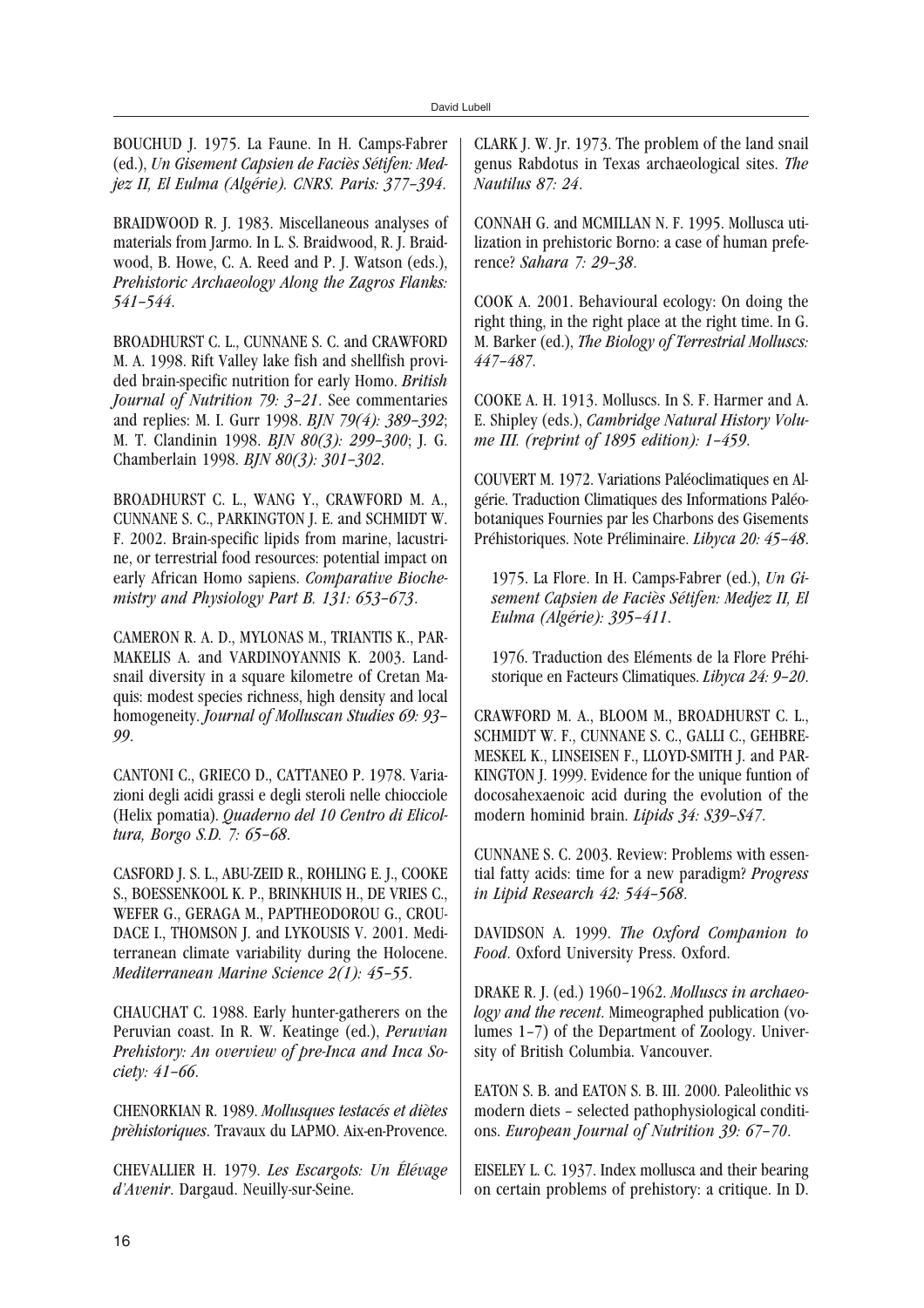S. Davidson (ed.), *Publications of the Philadelphia Anthropology Society V. 1: Twenty-Fifth Anniversary Studies: 77–93*.

ELMSLIE L. J. 1982. Snails and snail farming. *World Animal Review 41: 20–26*.

(n.d.) Snails collecting and small scale production in Africa and Europe. Unpublished manuscript.

ELMSLIE L. J., PELLIZZARI F. and STOSSELLI E. (eds.) 1986. *Snail Farming Research: A collection of papers published in conjunction with the first International Award for Research on Snail Farming*.

EMERY K. 1989. Snail hunters of the Belizean jungle. *ROM Archaeological Newsletter, Series II, No. 34: 1–4*.

ERLANDSON J. M. 1988. The role of shellfish in prehistoric economies: a protein perspective. *American Antiquity 53(1): 102–109*.

EVANS J. G. 1969. The exploitation of molluscs. In P. J. Ucko and G. W. Dimbleby (eds.), *The Domestication and Exploitation of Plants and Animals: 479–484*.

1972. *Land Snails in Archaeology With Special Reference to the British Isles*. Seminar Press. London.

FERNÁNDEZ MARTÍNEZ V. M. on-line. The Blue Nile Project (Sudan and Ethiopia). http://www.ucm.es/ info/preh/comun/investigacion/victor/.

FERNÁNDEZ-ARMESTO F. 2002. *Near a Thousand Tables: A History of Food*. The Free Press. New York.

FLANNERY K. V. 1969. Origins and ecological effects of early domestication in Iran and the Near East. In P. J. Ucko and G. W. Dimbleby (eds.), *The Domestication and Exploitation of Plants and Animals: 73–100*.

2000. Comment on M. C. Stiner, N. D. Munro and T. A. Surovell, The Tortoise and the Hare: Small-Game Use, the Broad-Spectrum Revolution, and Paleolithic Demography. *Current Anthropology 41(1): 64–65*.

GARROD D. A. E., BUXTON L. H. D., SMITH G. E. and BATE D. M. A. Appendices by SPILLER R. C., HINTON M. A. C. and FISCHER P. 1928. Excavation of a Mousterian rock-shelter at Devil's Tower, Gibraltar. *Journal of the Royal Anthropological Institute of Great Britain and Ireland, LVIII: 33–113*.

GEBAUER A. B. and PRICE T. D. 1992. Foragers to farmers: an introduction. In A. B. Gebauer and T. D. Price (eds.), *Transitions to Agriculture in Prehistory: 1–10*.

GIROD A. 2003. The Holocene molluscs of Edera Cave (Aurisina, northeastern Italy): qualitative and spatial analyses – 1990–1997 excavations. *Atti Società per la Preistoria e Protostoria della Regione Friuli-Venezia Giulia, XIII, 2001–2002: 35–55*.

GOBERT E. G. 1937. Les escargotières: le mot et la chose. *Revue Africaine 81: 639–645*.

GOMOT A. 1998. Biochemical composition of *Helix* snails: influence of genetic and physiological factors. *Journal of Molluscan Studies 68: 173–181*.

GOMOT de VAUFLEURY A. 2001. Regulation of growth and reproduction. In G. M. Barker (ed.), *The Biology of Terrestrial Molluscs: 330–355*.

GOODFRIEND G. A. 1988. Mid-Holocene rainfall in the Negev Desert from 13C of land snail shell organic matter. *Nature 333: 757–760*.

1991. Holocene trends in 18O in land snail shells from the Negev Desert and their implications for changes in rainfall source areas. *Quaternary Research 35: 417–426*.

1992. The use of land snail shells in paleoenvironmental reconstruction. *Quaternary Science Reviews 11: 665–85*.

GRÉBÉNART D. 1975. *Le Capsien des Régions de Tébessa et d'Ouled Djellal, Algérie*. Études Méditerranéens. Université de Provence. Aix en Provence.

GREENWOOD J. J. D. 1974. Effective population numbers in the snail *Cepea nemoralis. Evolution 28: 513–526*.

1976. Effective population numbers in *Cepea*: a modification. *Evolution 30: 186*.

GUILAINE J. 1979. Les couches B *Helix* dans les Pyrénées de l'Est. In J. Guilaine (ed.), *L'Abri Jean Cros: 281–288*.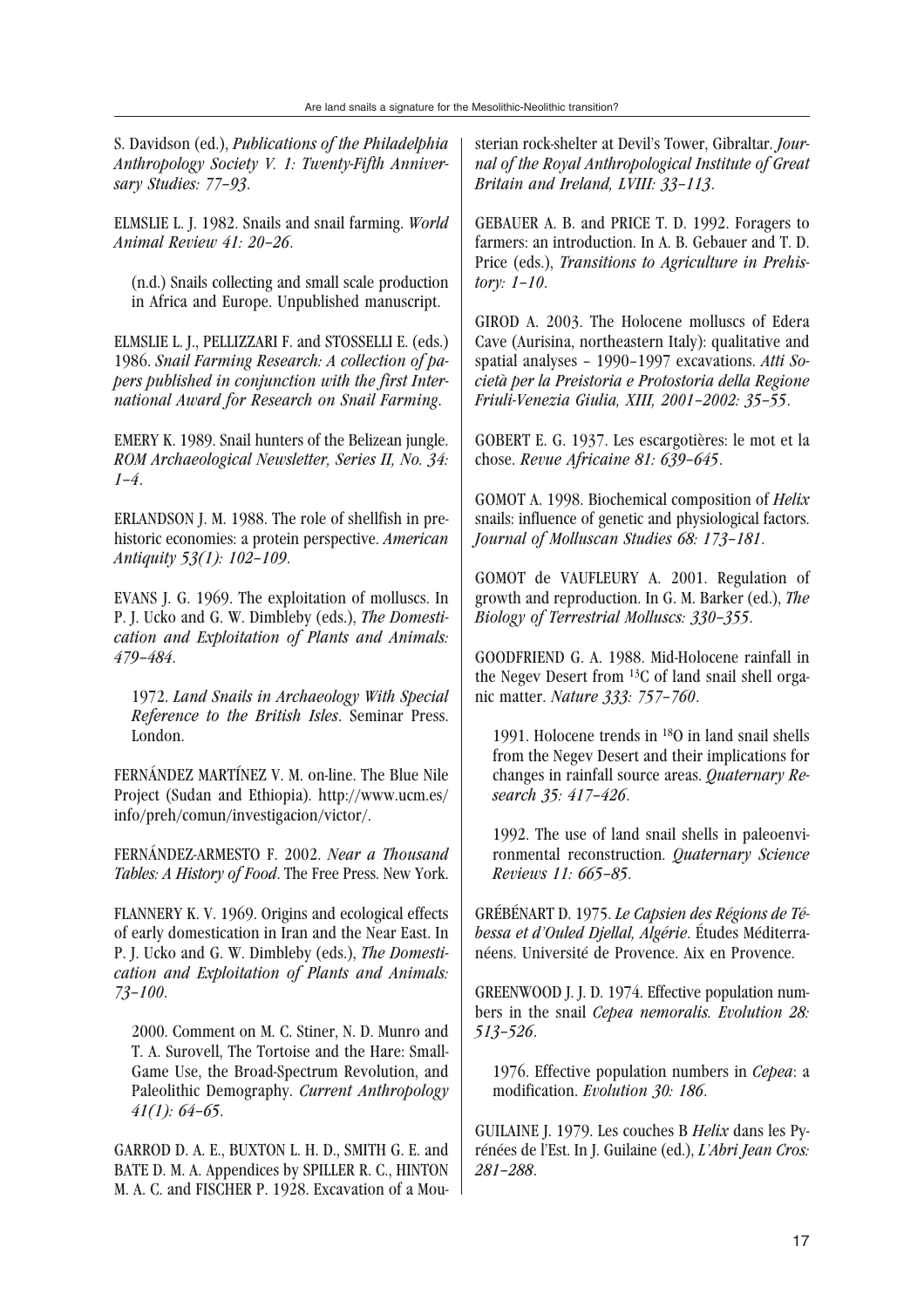GUILAINE J. (ed.) 1987. Premières Communautés Paysannes en Méditerranée Occidentale. CNRS. Paris.

GRANDI A., PANELLA F. 1978. Composizione chimica e qualità proteica della carni di *Helix aspersa Müll* e di *Helix lucorum Müll*. *Quaderno del 10 Centro di Elicoltura, Borgo S.D. 7: 113–122*.

GVIRTZMAN G. and WIEDER M. 2001. Climate of the last 53,000 Years in the eastern Mediterranean, based on soil-sequence stratigraphy in the coastal plain of Israel. *Quaternary Science Reviews 20: 1827–1849*.

HAGEN A. 1995. *A Second Handbook of Anglo-Saxon Food and Drink: Production and Distribution*. Anglo-Saxon Books. Norfolk.

HAMMOND N. 1980. Early Maya ceremonial at Cuello, Belize. *Antiquity 54: 176–189*.

HATZIIOANNOU M., ELEUTHERIADIS N. and LAZARI-DOU-DIMITRIADOU M. 1994. Food preferences and dietary overlap by terrestrial snails in Logos area (Edessa, Macedonia, Northern Greece). *Journal of Molluscan Studies 60: 331–341*.

HEALY P. F., EMERY K. and WRIGHT L. E. 1990. Ancient and modern Maya exploitation of the *Jute* snail (*Pachychilus*). *Latin American Antiquity 1(2): 170– 183*.

HELLER J. 1988. The biogeography of land snails in Israel. In Y. Yom-Tov and E. Tchernov (eds.), *The Zoogeography of Israel: the Distribution and Abundance at a Zoogeographical Crossroad: 325–353*.

1990. Longevity in molluscs. *Malacologia 31(2): 259–295*.

2001a. Life history strategies. In G. M. Barker (ed.), *The Biology of Terrestrial Molluscs: 413–445*.

2001b. Near East ecosystems, animal diversity. In S. A. Levin (ed.), *Encyclopedia of Biodiversity, Volume 4: 329–352*.

HELLER J. and ITTIEL H. 1990. Natural history and populaton dynamics of the land snail *Helix texta* in Israel (Pulmonata: Helicidae). *Journal of Molluscan Studies 56: 189–204*.

HESTER T. R. and HILL T. C. 1975. Eating land snails in prehistoric southern Texas: ethnohistoric and experimental data. *The Nautilus 89:37–38*.

HEY R. W. 1967. Land-snails. In C. B. M. McBurney (ed.), *The Haua Fteah (Cyrenaica) and the Stone Age of the South-East Mediterranean: 358*.

HONEA K. H. 1962. The rammadyat of northwest Africa and the burned rock middens of Texas. *Bulletin of the Texas Archaeological Society 32: 316–320*.

HUI Y. H. (ed.) 1996. *Bailey's Industrial Oil and Fat Products. Fifth Edition, Volume I. Edible Oil and Fat Products: General Applications*.

HYMAN P. 1986. Snail trails. *Petits Propos Culinaires 23: 23–32*.

IGLESIAS J. and CASTILLEJO J. 1999. Field observations on feeding of the land snail *Helix aspersa* Müller. *Journal of Molluscan Studies 65: 411–423*.

IMEVBORE E. A., ADEMOSUN A. A. 1988. The nutritive value of the African giant land snail, *Archachatina calachatina marginata. Journal of Animal Production Research 8(2): 76–87*.

JALUT G., ESTEBAN AMAT A., RIERA-I-MORA S., FON-TUGNE M., MOOK R., BONNET L. and GAUQUELIN T. 1997. Holocene climatic changes in the western Mediterranean; installation of the Mediterranean climate. *Comptes Rendus de l'Academie des Sciences, Serie II. Sciences de la Terre et des Planetes. 325 (5): 327–334*.

KEEGAN W. F. 2000. The Caribbean, including northern South America and lowland Central America: early history. In K. F. Kiple and K. C. Ornelas (eds.), *The Cambridge World History of Food: 1260–1278*.

KIRA T. 1999. Prehistoric shell-mounds and current situation of pond snails (*Margarya* spp.) around ancient lakes of Yunnan Province, China. In H. Kawanabe, G. W. Coulter and A. C. Roosevelt (eds.), *Ancient lakes: Their Cultural and Biological Diversity: 123–133*.

KISS L. and MAGNIN F. 2003. The impact of fire on some Mediterranean land snail communities and patterns of post-fire recolonization. *Journal of Molluscan Studies 69: 43–53*.

KLEIN R. G. and SCOTT K. 1986. Re-analysis of faunal assemblages from the Haua Fteah and other Late Quaternary archaeological sites in Cyrenaïcan Libyca. *Journal of Archaeological Science 13: 515–542*.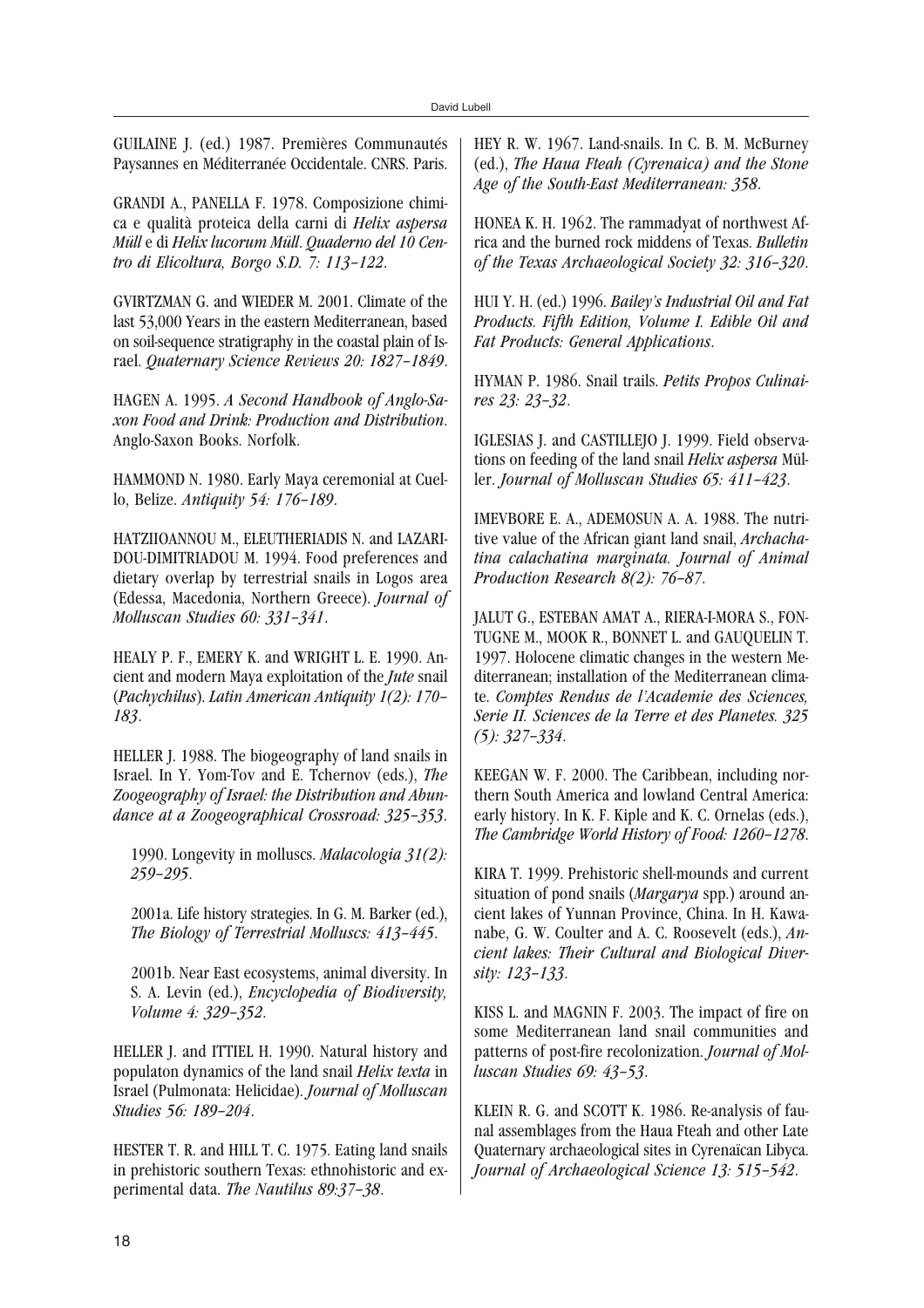LABAUNE C. and MAGNIN F. D. 2002. Pastoral management vs. land abandonment in Mediterranean uplands: impact on land snail communities. *Global Ecology and Biogeography 11(3): 237–245*.

LAMB H. F., EICHER U. and SWITSUR V. R. 1989. An 18,000-year record of vegetation, lake-level and climatic change from Tigalmamine, Middle Atlas, Morocco. *Journal of Biogeography 16: 65–74*.

LANGE C. N. and MWINZI M. 2003. Snail diversity, abundance and distribution in Arabuko Sokoke forest, Kenya. *African Journal of Ecology 41: 61–67*.

LEE M.-K., MOON J.-H. and RYU H.-S. 1994. Nutrient composition and protein quality of giant snail products. *Journal of the Korean Society of Food and Nutrition 23 (3): 453–458*.

LUBELL D. 1984. Paleoenvironments and Epipaleolithic economies in the Maghreb (ca. 20,000 to 5,000 B.P.). In J. D. Clark and S. Brandt (eds.), *From Hunters to Farmers: Considerations of the causes and consequences of food production in Africa: 41–56*.

1992. Following Alonzo's trail: paleoeconomic research in Algeria since 1930. In L. B. Breitborde (ed.), *Alonzo Pond and the 1930 Logan Museum Expedition to North Africa: the 1985 Beloit College Symposium: 49–57*.

2004. Prehistoric edible land snails in the circum-Mediterranean: the archaeological evidence. In J-J. Brugal and J. Desse (eds.), *Petits Animaux et Sociétés Humaines. Du Complément Alimentaire Aux Ressources Utilitaires. XXIVe rencontres internationales d'archéologie et d'histoire d'Antibes: 41-62*.

LUBELL D., BALLAIS J-L., GAUTIER A. and HASSAN F. A. 1975. Prehistoric cultural ecology of Capsian escargotières: preliminary results of an interdisciplinary investigation in the Chéria-Télidjène region. *Libyca 23: 43–121*.

LUBELL D., HASSAN F. A., GAUTIER A. and BALLAIS J-L. 1976. The Capsian escargotières. *Science 191: 910–920*.

LUBELL D., GAUTIER A., LEVENTHAL E. T., THOMP-SON M., SCHWARCZ H. P. and SKINNER M. 1982–83. Prehistoric cultural ecology of Capsian escargotières, Part II: report on investigations conducted during 1976 in the Bahiret Télidjène, Tebessa Wilaya, Algeria. *Libyca 32–33: 59–142*.

LUBELL D., SHEPPARD P. and JACKES M. 1984. Continuity in the Epipaleolithic of Northern Africa with emphasis on the Maghreb. In F. Wendorf and A. Close (eds.), *Advances in World Archaeology 3: 143–191*.

MACKLIN M. G., FULLER I. C., LEWIN J., MAAS G. S., PASSMORE D. G., ROSE J., WOODWARD J. C., BLACK S., HAMLIN R. H. B. and ROWAN J. S. 2002. Correlation of fluvial sequences in the Mediterranean basin over the last 200 ka and their relationship to climate change. *Quaternary Science Reviews 21: 1633– 1641*.

MAGNY M., MIRAMONT C. and SIVAN O. 2002. Assessment of the impact of climate and anthropogenic factors on Holocene Mediterranean vegetation in Europe on the basis of palaeohydrological records. *Paleogeography, Palaeoclimatology, Palaeoecology 186: 47–59*.

MALOF A. F. on-line. Texas snails in archaeological contexts. http://www.dirtbrothers.org/editorial/malof. htm.

2001. *Feast or Famine: The Dietary Role of Rabdotus Species Snails in Prehistoric Central Texas*. Unpublished Master's Thesis. University of Texas at San Antonio.

MARCHAL O., CACHO I., STOCKER T. F., GRIMALT J. O., CALVO E., MARTRAT B., SHACKLETON N., VAU-TRAVERS M., CORTIJO E., VAN KREVELD S., ANDERS-SON C., KOÇ N., CHAPMAN M., SBA L., DUPLESSY J-C., SARNTHEIN M., TURON J-L., DUPRAT J. and JAN-SEN E. 2002. Apparent long-termcooling of the sea surface in the northeast Atlantic and Mediterranean during the Holocene. *Quaternary Science Reviews 21: 455–483*.

MARGARITZ M. and GOODFRIEND G. A. 1987. Movement of the desert boundary in the Levant from the latest Pleistocene to early Holocene. In W. H. Berger and L. D. Labeyrie (eds.), *Abrupt Climatic Change: 173–183*.

MARGARITZ M. and KAUFMAN A. 1983. Paleoclimate in desert regions. *American Scientist 71: 514– 521*.

MATTESON M. R. 1959. Snails in archaeological sites. *American Anthropologist 61: 1094–1096*.

MAYLE P. 2001. *French Lessons: Adventures with Knife, Fork, and Corkscrew*. Knopf. New York.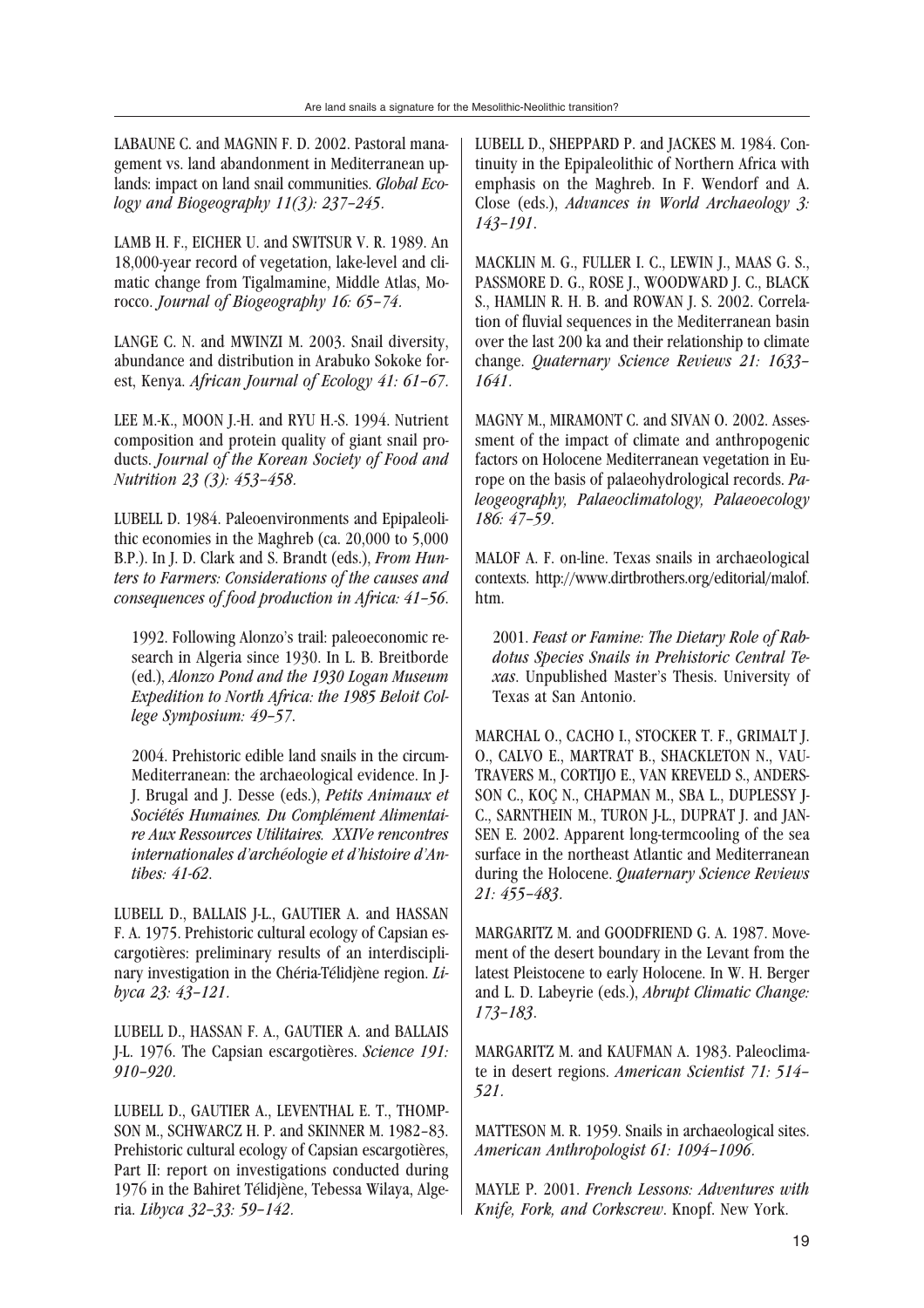MEEHAN B. 1982. *Shell Bed to Shell Midden*. Australian Institute of Aboriginal Studies. Canberra.

MEHLMAN M. J. 1979. Mumba-Höhle revisited: the relevance of a forgotten excavation to some current issues in East African prehistory. *World Archaeology 11: 80–94*.

MEIGHAN C. W. 1969. Molluscs as food remains in archaeological sites. In D. Brothwell and E. Higgs (eds.), *Science in Archaeology: a Survey of Progress and Research, Revised and Enlarged Edition: 415–422*.

MIKDAD A., EIWANGER J., ATKI H., BEN-NCER A., BOKBOT Y., HUTTERER R., LINDSTÄDTER J. and MOUHCINE T. 2000. Recherches préhistoriques et protohistoriques dans le Rif oriental (Maroc): rapport préliminaire. *Beiträge zur Allgemeinen und Vergleichenden archäologie. 20: 109–158*.

MIKDAD A., MOSER J. and BEN-NCER A. 2002. Recherches préhistoriques dans le gisement d'Ifri n'Ammar au Rif oriental (Maroc). *Beiträge zur Allgemeinen und Vergleichenden archäologie. 22: 1–20*.

MILETIĆ I., MIRIĆ M., LALIĆ Z. and SOBAJIĆ S. 1991. Composition of lipids and proteins of several species of molluscs, marine and terrestrial, from the Adriatic Sea and Serbia. *Food Chemistry 41: 303–308*.

MIRACLE P. 1995. *Broad-Spectrum Adaptations Re-Examined: Hunter-Gatherer Responses to Late Glacial Environmental Changes in the Eastern Adriatic*. Unpublished PhD Thesis. University of Michigan.

2002. Mesolithic meals from Mesolithic middens. In P. Miracle and N. Milner (eds.), *Consuming Passions and Patterns of Consumption: 65–88*.

MOHOLY-NAGY H. 1978. The utilization of *Pomacea* snails at Tikal, Guatemala. *American Antiquity 43 (1): 65–73*.

MONTAGNÉ P. 1977. *New Larousse Gastronomique*. Hamlyn. London.

MOREL J. 1974. La Faune de l'escargotière de Dra-Mta-El-Ma-El-Abiod (Sud-Algérien). Ce qu'elle nous apprend de l'alimentation et des conditions de vie des populations du Capsien Supérieur. *L'Anthropologie 78(2): 299–320*.

1977. Les Capsiens de la région de Tebessa: sédentaires ou nomades? *Libyca 25: 157–162*.

1978. Les Sources d'alimentation des Épipaléolithiques de Tamar Hat et le problème des origines et la domestication en Afrique du Nord. *Bulletin du Musée d'Anthropologie Préhistorique de Monaco 22: 73–78*.

1980. Sur certaines aspects de la vie des populations Capsiennes. *Bulletin du Musée d'Anthropologie Préhistorique de Monaco 29: 89–102*.

MUSSI M., LUBELL D., ARNOLDUS-HUYZENDVELD A., AGOSTINI S. and COUBRAY S. 1995. Holocene land snail exploitation in the highlands of Central Italy and Eastern Algeria: a comparison. *Préhistoire Européenne 7: 169–189*.

NESTLE M. 1999. Animal v. plant foods in human diets and health: is the historical record unequivocal. *Proceedings of the Nutrition Society 58: 211– 218*.

OSSA P. 1974. Fechamiento del complejo Paijan en en valle de Santa Catalina (Moche): el abrigo de Quirihuac. Paper presented at the Segundo Congreso Peruano del Hombre y La Cultural Latina, Universidade Nacional de Trujillo, Peru, October/November 1974.

POND A. W., CHAPUIS L., ROMER A. S. and BAKER F. C. 1938. *Prehistoric Habitation Sites in the Sahara and North Africa*. Logan Museum Bulletin, No. 5. Beloit College. Beloit.

PONS A. and QUEZEL P. 1998. A propos de la mise en place du climat méditerranéen. *Comptes Rendus de l'Academie des Sciences, Série II. Sciences de la Terre et des Planetes. 327 (11): 755–760*.

RAHMANI N. 2003. *Le Capsien typique et le Capsien supérieur; évolution ou contemporanéité. Les données technologiques*. Cambridge Monographs in African Archaeology 57. BAR International Series 1187. Archaeopress. Oxford.

REED C. A. 1962. Snails on a Persian hillside. *Postilla 66: 1–20*.

RENAULT-MISKOVSKY J. 1985. L'Environnement végétal des sites préhistoriques Algériens données actuelles de la paléobotanique. *L'Anthropologie 89 (3): 307–318*.

RITCHIE J. C. 1984. Analyse pollinique de sédiments Holocènes supérieurs des hauts plateaux du Maghreb Oriental. *Pollen et Spores 26: 489–496*.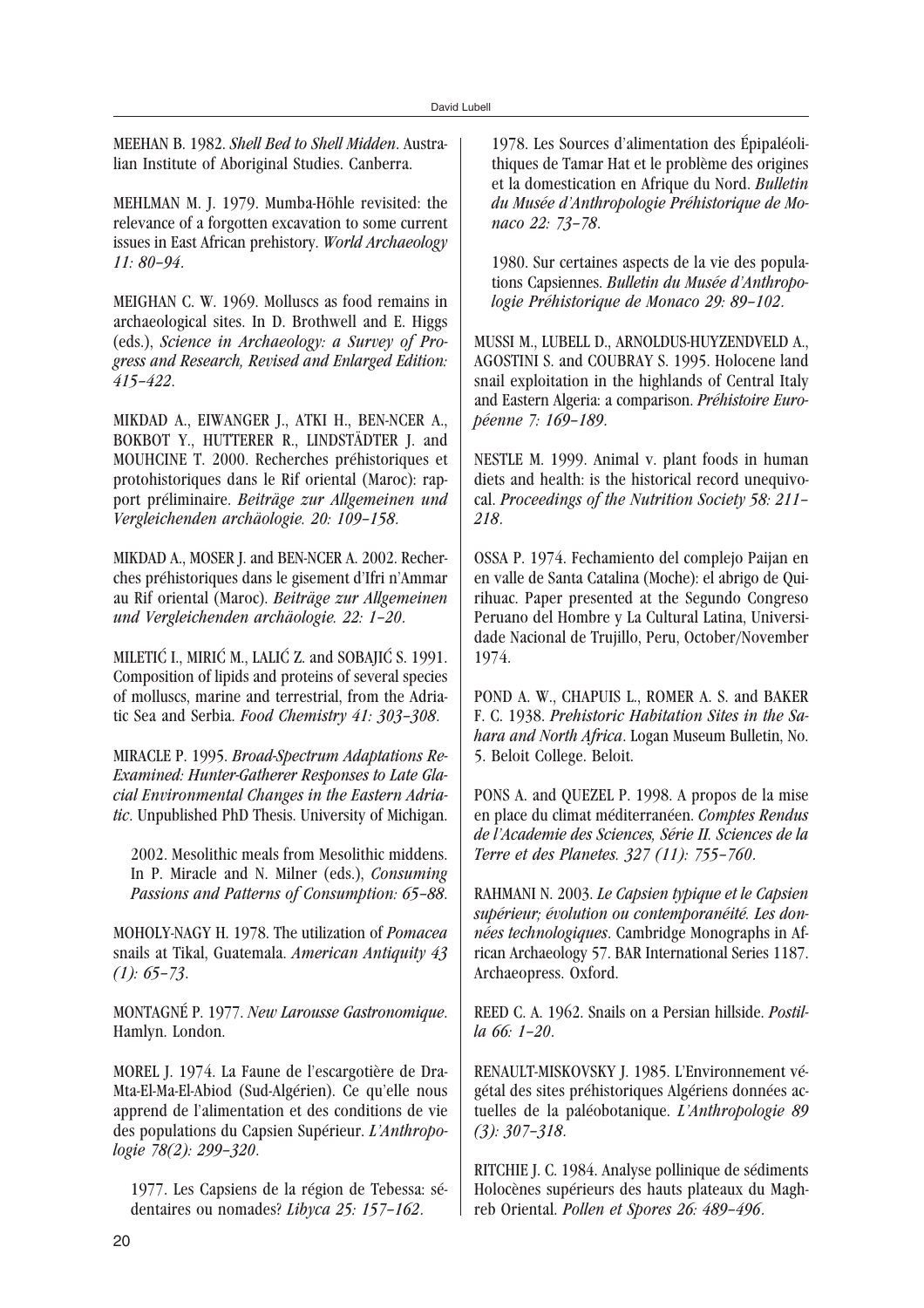ROBERTS N. 1998. *The Holocene: An Environmental History, Second Edition*. Blackwell. Oxford.

ROBERTS N., MEADOWS M. E. and DODSON J. R. 2001a. The history of mediterranean-type environments: climate, culture and landscape. *The Holocene 11(6): 631–634*.

ROBERTS N., REED J. M., LENG M. J., KUZUCUOGLU C., FONTUGNE M., BERTAUX J., WOLDRING H., BOT-TEMA S., BLACK S., HUNTL E. and KARABIYIKOGLU M. 2001b. The tempo of Holocene climatic change in the eastern Mediterranean region: new high-resolution crater-lake sediment data from central Turkey. *The Holocene 11(6): 721–736*.

ROCHE J. 1963. *L'Épipaléolithique Marocaine*. Fondation Calouste Gulbenkian. Lisbon.

ROUBET C. 2003. 'Statut de Berger' des communautés atlasiques, néolithisées du Maghreb oriental, dès 7000 BP. *L'Anthropologie 107: 393–442*.

ROUSSEAU D-D., LIMONDIN N. and PUISSEGUR J-J. 1992. Réponses des assemblages malacologiques holocènes aux impacts climatiques et anthropiques sur l'environnement. *Comptes Rendus Académie des Sciences Paris 315 (série II): 1811–1818*.

SALVINI S., PARPINEL M., GNAGNARELLA P., MAI-SONNEUVE P. and TURRINI A. on-line. *Banca Dati di Composizione degli Alimentari per Studi Epidemiologici in Italia*. Milano, Istituto Europeo di Oncologia. http://www.ieo.it/italiano/research/b\_dati.htm.

SAMPSON A. 1998. The Neolithic and Mesolithic occupation of the Cave of Cyclope, Youra, Alonnessos, Greece, *Annual of the British School at Athens 93: 1– 23*.

SAMPSON A., KOZŁOWSKI, J. K. KASZANOWSKA M. and GIANNOULI B. 2002. The Mesolithic settlement at Maroulas, Kythnos. *Mediterranean Archaeology and Archaeometry 2 (1): 45–67*.

SAXON E., CLOSE A. E., CLUZEL C., MORSE V. and SHACKLETON N. J. 1974. Results of recent investigations at Tamar Hat. *Libyca 22: 49–91*.

SCHERZ H., SENSER F. and SOUCI S. W. (eds.) 2000. *Food Composition and Nutrition Tables/Die Zusammensetzung Der Lebensmittel Nährwert-Tabellen/La Composition Des Aliments Tableaux Des Valeurs nutritives*, 6<sup>th</sup> revised and completed edition. Medpharm GmbH Scientific Publishers, Stuttgart and CRC Press. Boca Raton.

SCHMIDT-NIELSEN K., TAYLOR C. R. and SHKOLNIK A. 1971. Desert snails: problems of heat, water and food. *Journal of Experimental Biology 55: 385– 398*.

SHEPPARD P. J. 1987. *The Capsian of North Africa: Stylistic Variation in Stone Tool Assemblages*. BAR International Series 353. British Archaeological Reports. Oxford.

SHEPPARD P. and LUBELL D. 1990. Early Holocene Maghreb prehistory: an evolutionary approach. *Sahara 3: 63–69*.

SIMOPOULOS A. P. on-line. *Evolutionary Aspects of Diet and Essential Fatty Acids*. Kronos Institute Seminar Series, Tuesday, October 31, 2000. On-line http://www.kronosfoundation.org/seminar-2000-10- 31-simopoulos. html.

SOLECKI R. L. 1981. *An Early Village Site at Zawi Chemi Shanidar*. Bibliotheca Mesopotamica 13. Undena Publications. Los Angeles.

SPARKS B. W. 1969. Non-marine molluscs and archaeology. In D. Brothwell and E. Higgs (eds.), *Science in Archaeology: a Survey of Progress and Research, Revised and Enlarged Edition: 395–406*.

SPEISER B. 2001. Food and feeding behaviour. In G. M. Barker (ed.), *The Biology of Terrestrial Molluscs: 259–288*.

STAIKOU A., LAZARIDOU-DIMITRIADOU M. and FAR-MAKIS N. 1988. Aspects of the life cycle, population dynamics, growth and secondary production of the edible snail *Helix lucorum* Linnaeus 1758 (Gastropoda Pulmonata) in Greece. *Journal of Molluscan Studies 54: 139–155*.

STAHL A. B. 1985. Reinvestigation of Kintampo 6 rock shelter, Ghana: implications for the nature of culture change. *African Archaeological Review 3: 117–150*.

STINER M. 2001. Thirty years on the "broad spectrum revolution" and paleolithic demography. *Proceedings of the National Academy of Sciences 98 (13): 6993–6996*.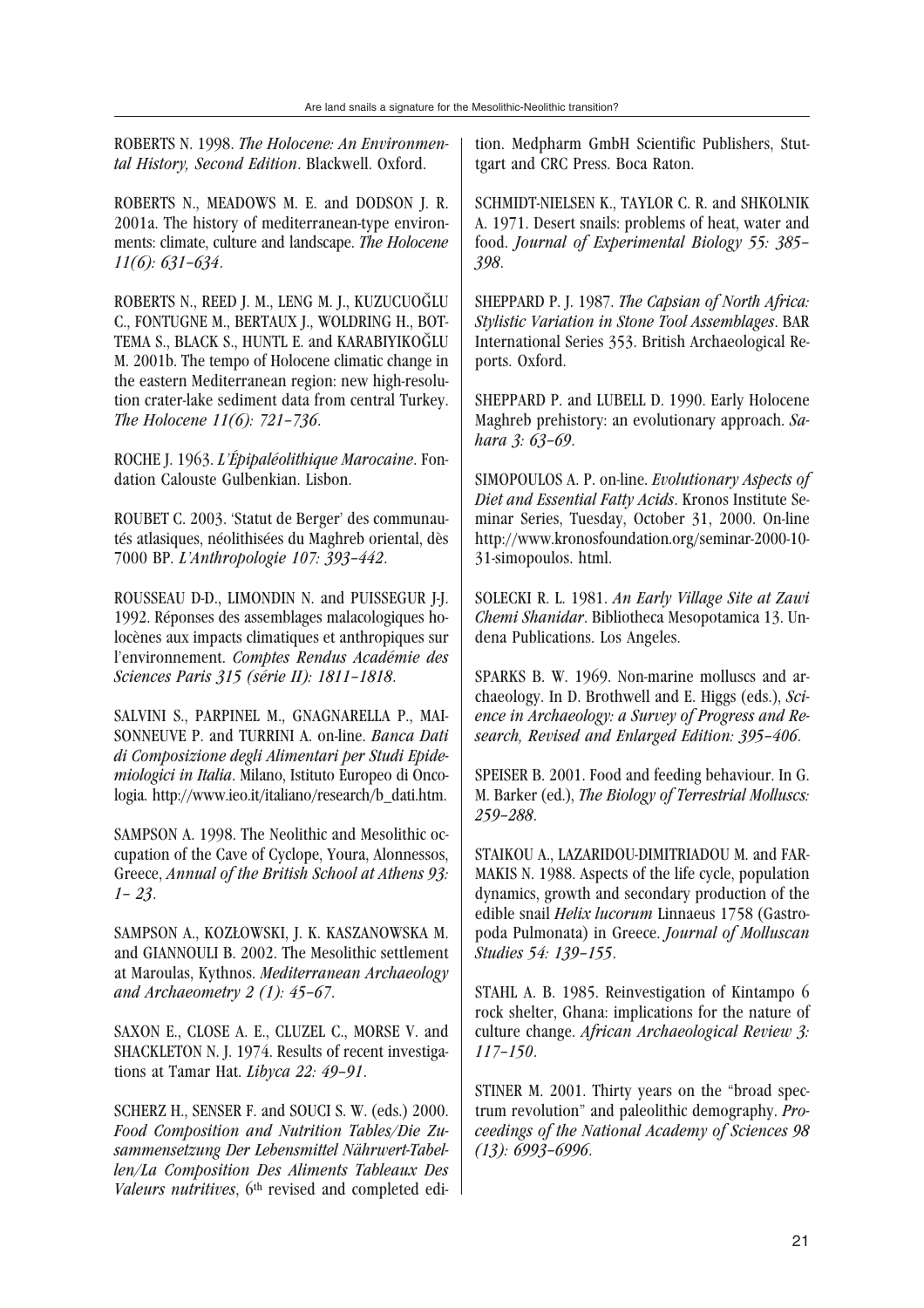STRAUS L. G. 1992. *Iberia Before the Iberians: The Stone Age Prehistory of Cantabrian Spain*. University of New Mexico Press. Albuquerque.

STUART J. A., GILLIS T. E. and BALLANTYNE J. S. 1998. Remodeling of phospholipid fatty acids in mitochondrial membranes of estivating snails. *Lipids 33(8): 787–93*.

SU X. Q., ANTONAS K. N., LI D. 2004. Comparison of n–3 polyunsaturated fatty acid contents of wild and cultured Australian abalone. *International Journal of Food Sciences and Nutrition 55(2) 149–154*.

THIELE O. W. and KRÖBER G. 1963. *Hoppe-Seyler's Z. Physiol. Chem. 334, 63* (cited in Voogt 1972).

TOMPA A. S. 1984. Land snails (Stylommatophora). In A. S. Tompa, N. H. Verdonk and J. A. M. van den Biggelaar (eds.), *The Mollusca, Volume 7, Reproduction: 47–140*.

van ANDEL T. H. 1989. Late Quaternary sea level changes and archaeology. *Antiquity 63: 733–745*.

van ANDEL T. 2000. Where received wisdom fails: the mid-Palaeolithic and early Neolithic climates. In C. Renfrew and K. Boyle (eds.), *Archaeogenetics: DNA and the population prehistory of Europe: 31– 3*9.

van der HORST D. J. and ZANDEE D. I. 1973. Invariability of the composition of fatty acids and other lipids in the pulmonate land snail *Cepea nemoralis* (L.) during an annual cycle. *Journal of Comparative Physiology 85: 317–326*.

VELOZ MAGGIOLO M. and VEGA B. 1982. The Antillean Preceramic: a new approximation. *Journal of New World Archaeology 5(2): 33–44*.

VERNET R. 1995. *Climats anciens du Nord de l'Afrique*. L'Harmattan. Paris.

VOOGT P. A. 1972. Lipid and sterol components and metabolism in mollusca. In M. Florkin and B. T. Scheer (eds.), *Chemical Zoology, Volume VII, Mollusca: 245–300*.

WANDSNIDER L. 1997. The roasted and the boiled: food composition and heat treatment with special emphasis on pit-hearth cooking. *Journal of Anthropological Archaeology 16: 1–48*.

WASELKOV G. A. 1987. Shellfish gathering and shell midden archaeology. *Advances in Archaeological Method and Theory 10: 93–210*.

WILLIAMSON P. and CAMERON R. A. D. 1976. Natural diet of the landsnail *Cepea nemoralis. Oikos 27: 493–500*.

YOM-TOV Y. 1970. The effect of predation on population densities of some desert snails. *Ecology 51(5): 907–911*.

1971. The biology of two desert snails *Trochoidea (Xerocrassa) seetzeni* and *Sphincertochila boissieri. Israel Journal of Zoology I 20: 231–248*.

ZHANG C. 1999. The Mesolithic and the Neolithic in China. In M. Budja (ed.), *Documenta Praehistorica XXVI: 1–13*.

ZHU N., XIAONAN D., LIN D. S. and CONNOR W. E. 1994. The lipids of slugs and snails: evolution, diet and biosynthesis. *Lipids 29 (12): 869–875*.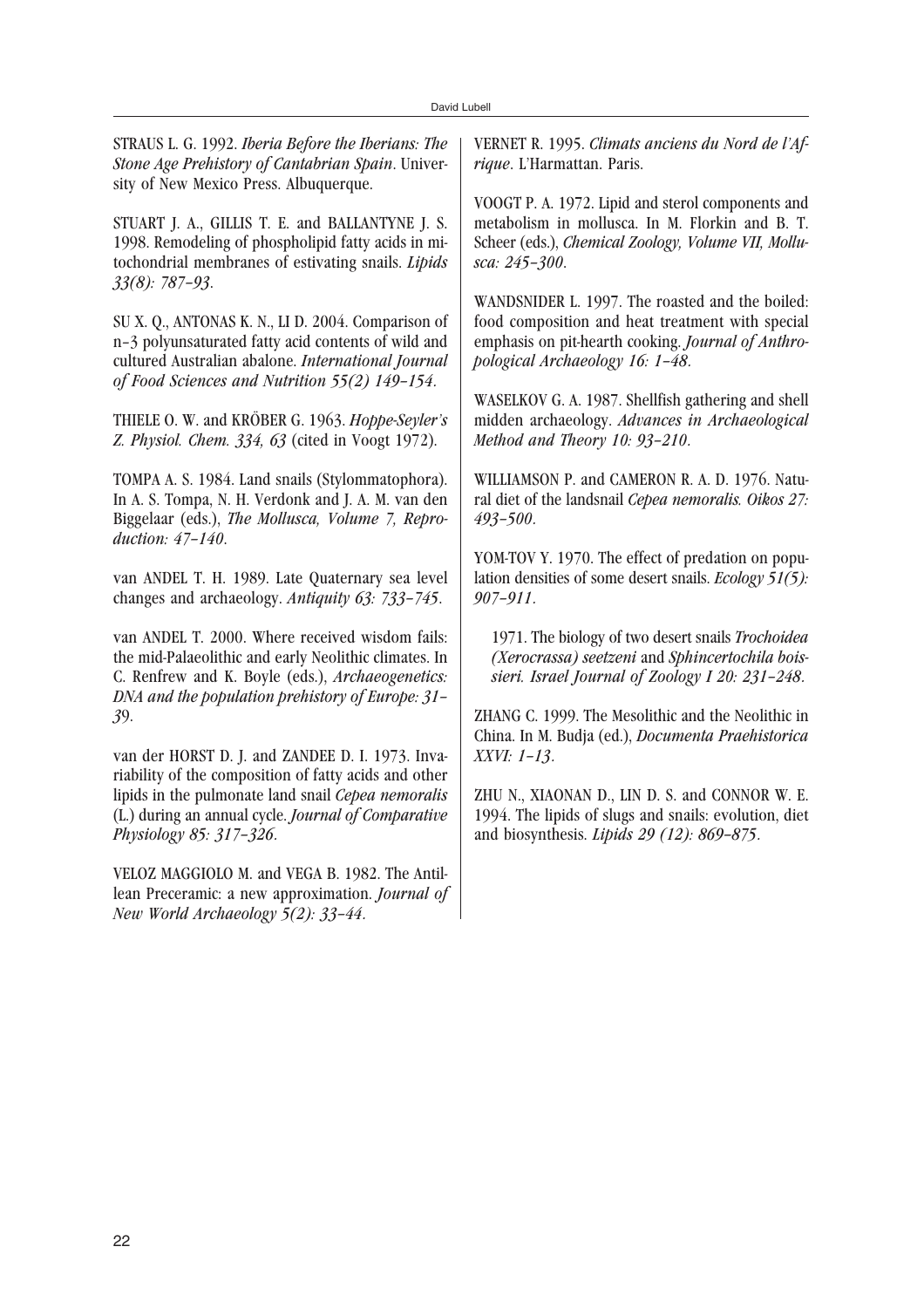| Appendix 1: Composition of land snail flesha                                |          |                |         |             |      |       |       |                |                |       |              |      |
|-----------------------------------------------------------------------------|----------|----------------|---------|-------------|------|-------|-------|----------------|----------------|-------|--------------|------|
|                                                                             | $\alpha$ | $\overline{A}$ | $\sf B$ | $\mathsf C$ | D    | E     | F     | G <sub>1</sub> | G <sub>2</sub> | H     | $\mathbf{I}$ | J    |
| water                                                                       | g        | 81.9           | 58.4    | 81.9        |      | 82.8  |       | 84.2           | 84.3           | 79.4  |              |      |
| ash                                                                         | g        |                | 2.6     | 4.4         |      |       |       | 13.0           | 10.1           | 1.9   |              |      |
| calories                                                                    | g        |                | 180.0   |             |      |       |       |                |                |       |              |      |
| nitrogen                                                                    | g        | 2.0            |         |             |      |       |       |                |                |       |              |      |
| protein                                                                     | g        | 12.8           | 32.2    | 70.6        |      | 12.9  | 16.1  | 60.6           | 65.0           | 12.3  |              |      |
| carbohydrate                                                                | g        |                | 4.0     |             |      |       | 2.0   |                |                |       |              |      |
| total fat                                                                   | g        | 1.2            | 2.8     | 6.7         |      | 1.7   |       | 4.5            | 9.0            | 0.6   |              |      |
| saturated fatty acids                                                       | g        |                | 0.8     |             | 20.1 | 0.1   |       |                |                |       |              |      |
| monounsaturated fatty acids                                                 | g        |                | 0.8     |             | 16.8 | 0.1   |       |                |                |       |              |      |
| polyunsaturated fatty acids                                                 | g        |                | 0.6     |             |      | 0.1   |       |                |                |       |              |      |
| total $\omega$ -6                                                           |          |                |         |             | 49.0 |       |       |                |                |       |              |      |
| total $\omega$ -3                                                           |          |                |         |             | 7.8  |       |       |                |                |       |              |      |
| cholesterol                                                                 | mg       |                |         |             |      | 65.0  |       |                |                |       |              |      |
| total minerals                                                              | g        | 0.8            |         |             |      |       |       |                |                |       |              |      |
| calcium                                                                     | mg       |                |         |             |      | 57.0  | 170.0 |                | 1787.5         | 764.5 |              |      |
| copper                                                                      | mg       | 3.0            |         |             |      |       |       |                | 12.1           | 2.5   |              |      |
| iron                                                                        | mg       |                |         |             |      | 5.0   | 3.5   |                | 25.6           | 2.9   |              |      |
| magnesium                                                                   | mg       |                |         |             |      |       | 250.0 |                | 503.1          | 77.3  |              |      |
| potassium                                                                   | mg       |                |         |             |      | 347.0 | 100.0 |                |                | 161.7 |              |      |
| phosporus                                                                   | mg       |                |         |             |      | 141.0 | 200.0 |                | 1213.6         | 130.3 |              |      |
| sodium                                                                      | mg       |                |         |             |      | 206.0 | 259.0 |                |                | 59.1  |              |      |
| zinc                                                                        | mg       | 1.6            |         |             |      | 1.6   |       |                | 93.3           | 1.2   |              |      |
| AMINO ACIDS (* = essential)                                                 |          |                |         |             |      |       |       |                |                |       |              |      |
| alanine                                                                     | mg       | 348.0          |         | 1.92        |      |       |       |                |                | 0.67  |              |      |
| arginine                                                                    | mg       | 818.0          |         | 4.52        |      |       |       |                |                | 0.62  |              |      |
| aspartic acid                                                               | mg       | 1124.0         |         | 6.21        |      |       |       |                |                | 1.27  |              |      |
| cysteine                                                                    | mg       |                |         |             |      |       |       |                |                | 0.21  |              |      |
| glutamic acid                                                               |          | mg 1765.0      |         | 9.75        |      |       |       |                |                | 1.90  |              |      |
| glycine                                                                     | mg       | 333.0          |         | 1.84        |      |       |       |                |                | 1.02  |              |      |
| histidine                                                                   | mg       | 394.0          |         | 2.18        |      |       |       |                |                | 0.18  |              |      |
| isoleucine*                                                                 | mg       | 403.0          |         | 2.23        |      |       |       |                |                | 0.63  |              |      |
| leucine*                                                                    | mg       | 887.0          |         | 4.90        |      |       |       |                |                | 0.92  |              |      |
| lysine*                                                                     | mg       | 847.0          |         | 4.68        |      |       |       |                |                | 0.53  |              |      |
| methionine*                                                                 |          | mg 1015.0      |         | 5.61        |      |       |       |                |                | 0.24  |              |      |
| phenylalanine*                                                              | mg       | 422.0          |         | 2.33        |      |       |       |                |                | 0.50  |              |      |
| proline                                                                     | mg       | 425.0          |         | 2.35        |      |       |       |                |                | 1.05  |              |      |
| serine                                                                      | mg       | 630.0          |         | 3.48        |      |       |       |                |                | 0.60  |              |      |
| threonine*                                                                  | mg       | 226.0          |         | 1.25        |      |       |       |                |                | 0.55  |              |      |
| tryptophan*                                                                 | mg       |                |         |             |      |       |       |                |                | 0.12  |              |      |
| tyrosine                                                                    | mg       | 972.0          |         | 5.37        |      |       |       |                |                | 0.48  |              |      |
| valine*                                                                     | mg       | 1111.0         |         | 6.14        |      |       |       |                |                | 0.56  |              |      |
| FATTY ACIDS (* = essential and unsaturated following Cunnane 2003: Table 1) |          |                |         |             |      |       |       |                |                |       |              |      |
| 12:0                                                                        |          |                |         |             |      |       |       |                |                |       |              | 0.21 |
| 13:0                                                                        |          |                |         |             |      |       |       |                |                |       |              | 0.04 |
| Myristic 14:0                                                               | mg       | 890.0          |         | 1.48        |      |       |       |                |                |       | 0.28         | 0.38 |
| 15:0                                                                        |          |                |         |             |      |       |       |                |                |       |              | 0.26 |
| Palmitic 16:0                                                               | mg       | 105.0          |         | 6.01        | 8.00 |       |       |                |                | 10.10 | 4.32         | 4.65 |
| Palmitoleic 16:1                                                            | mg       | 29.0           |         | 1.70        | 1.80 |       |       |                |                | 1.08  |              | 0.66 |

٦